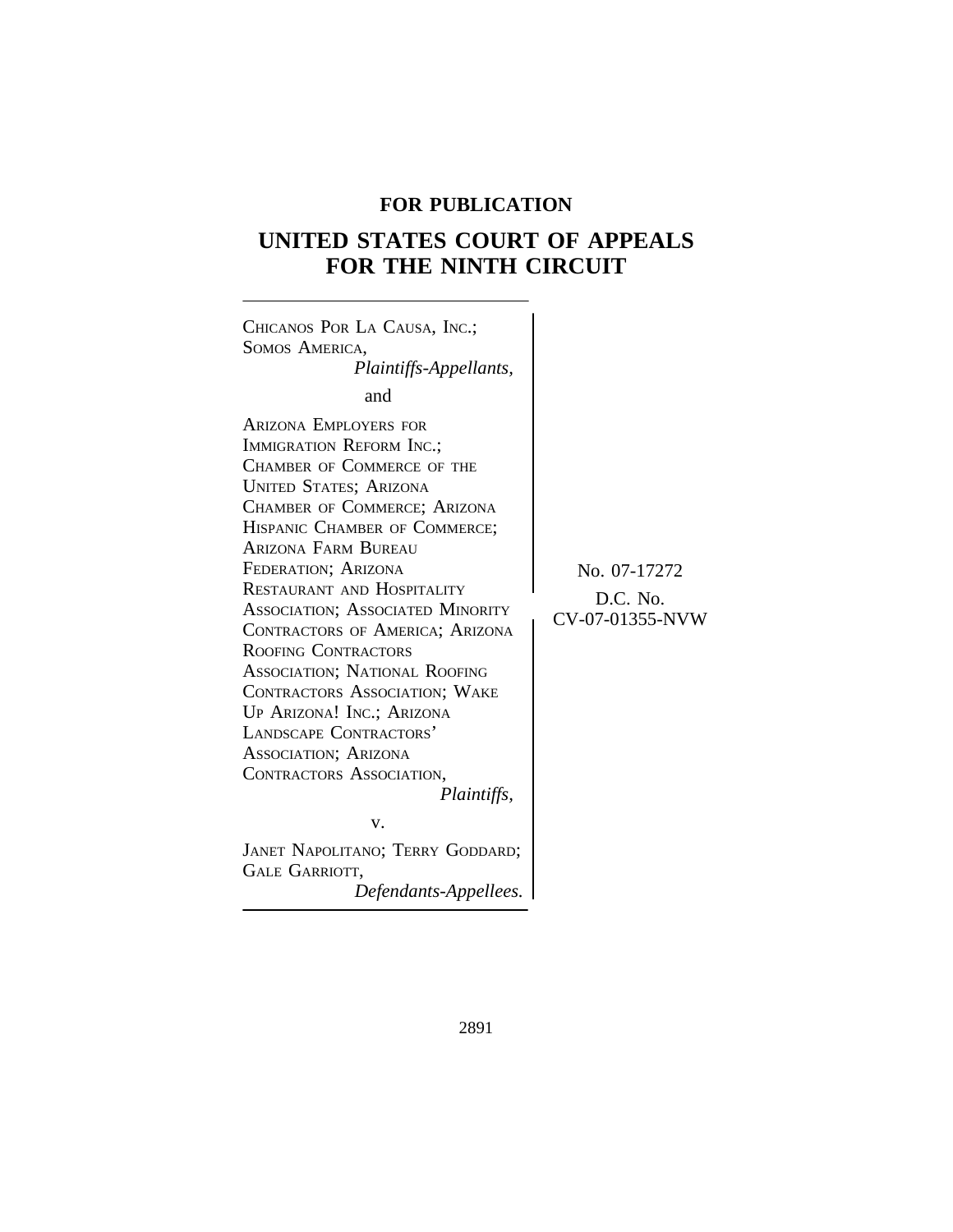<sup>C</sup>HICANOS POR LA CAUSA, INC.; SOMOS AMERICA, *Plaintiffs,* and ARIZONA EMPLOYERS FOR IMMIGRATION REFORM INC.; CHAMBER OF COMMERCE OF THE UNITED STATES; ARIZONA CHAMBER OF COMMERCE; ARIZONA HISPANIC CHAMBER OF COMMERCE; ARIZONA FARM BUREAU FEDERATION; ARIZONA No. 07-17274<br>RESTAURANT AND HOSPITALITY RESTAURANT AND HOSPITALITY<br>
ASSOCIATION; ASSOCIATED MINORITY<br>
CV-07-01355-NVW CONTRACTORS OF AMERICA; ARIZONA ROOFING CONTRACTORS ASSOCIATION; NATIONAL ROOFING CONTRACTORS ASSOCIATION; WAKE UP ARIZONA! INC.; ARIZONA LANDSCAPE CONTRACTORS' ASSOCIATION; ARIZONA CONTRACTORS ASSOCIATION, *Plaintiffs-Appellants,* v. JANET NAPOLITANO; TERRY GODDARD; GALE GARRIOTT, *Defendants-Appellees.*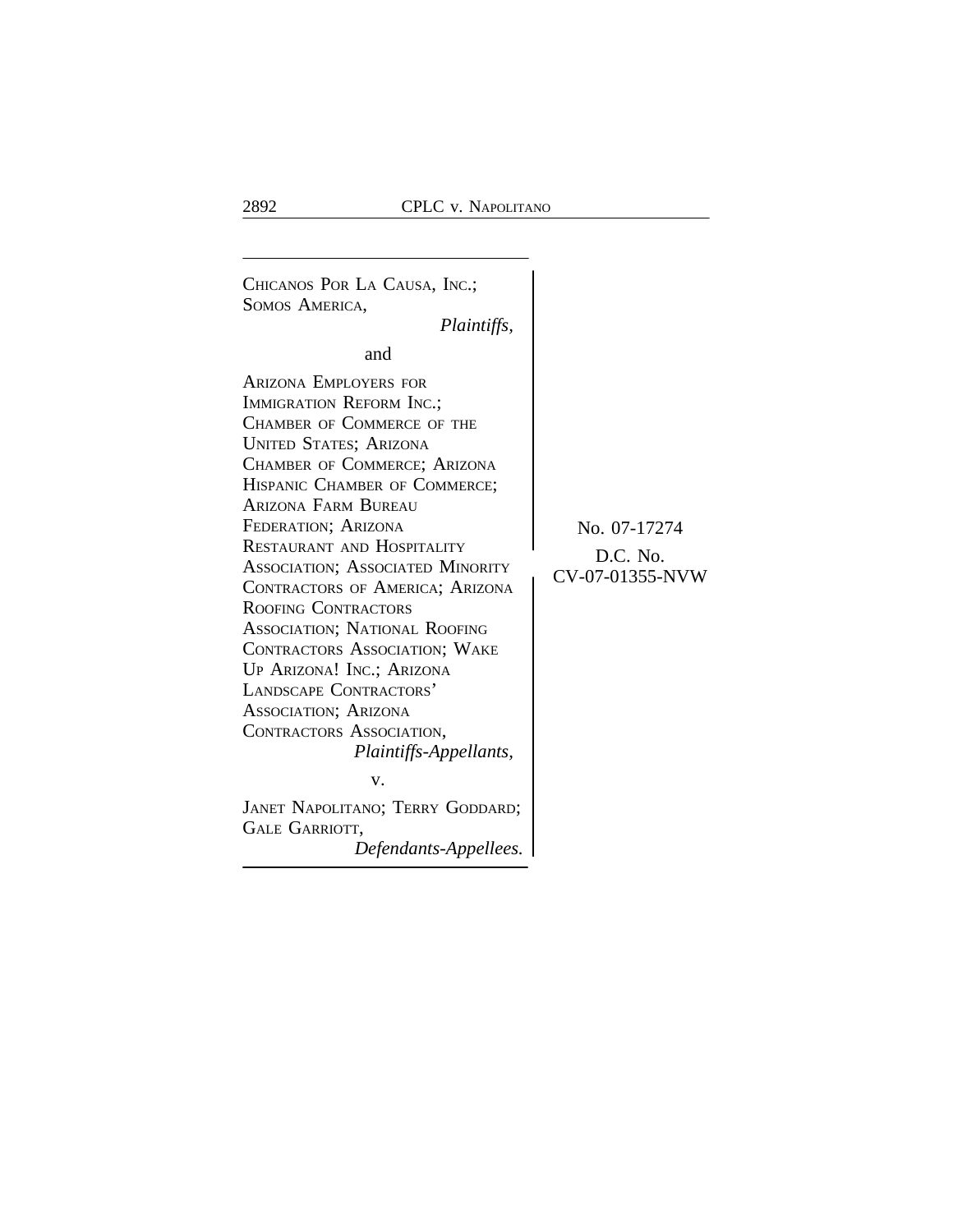*Plaintiffs,*

<sup>A</sup>RIZONA CONTRACTORS ASSOCIATION, INC.; ARIZONA EMPLOYERS FOR IMMIGRATION REFORM INC.; CHAMBER OF COMMERCE OF THE UNITED STATES; ARIZONA CHAMBER OF COMMERCE; ARIZONA HISPANIC CHAMBER OF COMMERCE INC.; ARIZONA FARM BUREAU FEDERATION; ARIZONA RESTAURANT AND HOSPITALITY ASSOCIATION; ASSOCIATED MINORITY <sup>C</sup>ONTRACTORS OF AMERICA; ARIZONA <sup>R</sup>OOFING CONTRACTORS ASSOCIATION; NATIONAL ROOFING CONTRACTORS ASSOCIATION; ARIZONA LANDSCAPE CONTRACTORS' ASSOCIATION, *Plaintiffs-Appellants,* and WAKE UP ARIZONA! INC.; VALLE DEL SOL INC.; CHICANOS POR LA CAUSA, INC.; SOMOS AMERICA,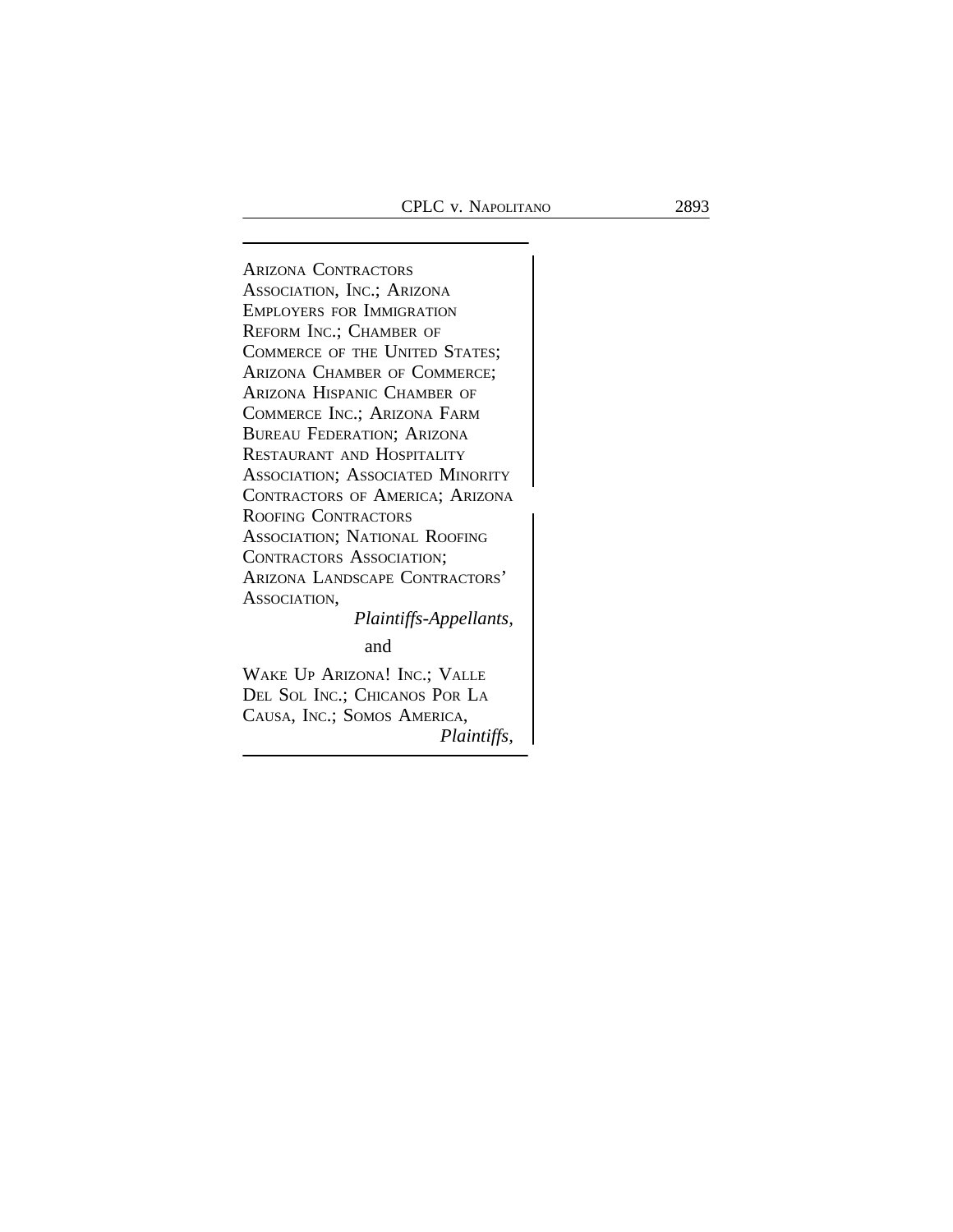v. CRISS CANDELARIA; ED RHEINHEIMER; TERRENCE HANER; DAISY FLORES; KENNY ANGLE;<br>
DEREK D. RAPIER; MARTIN<br>
BRANNAN: ANDREW P. THOMAS: D.C. Nos. BRANNAN; ANDREW P. THOMAS;<br>MATTHEW I SMITH: JAMES CURRIER: CV-07-02496-NVW MATTHEW J. SMITH; JAMES CURRIER;  $\begin{bmatrix} CV-07-02496-NVW \ CV-07-02518-NVW \end{bmatrix}$ BARBARA LAWALL; JAMES P. WALSH; GEORGE SILVA; SHEILA POLK; JON SMITH; TERRY GODDARD; FIDELIS V. GARCIA; GALE GARRIOTT; MELVIN R. BOWERS Jr., *Defendants-Appellees.*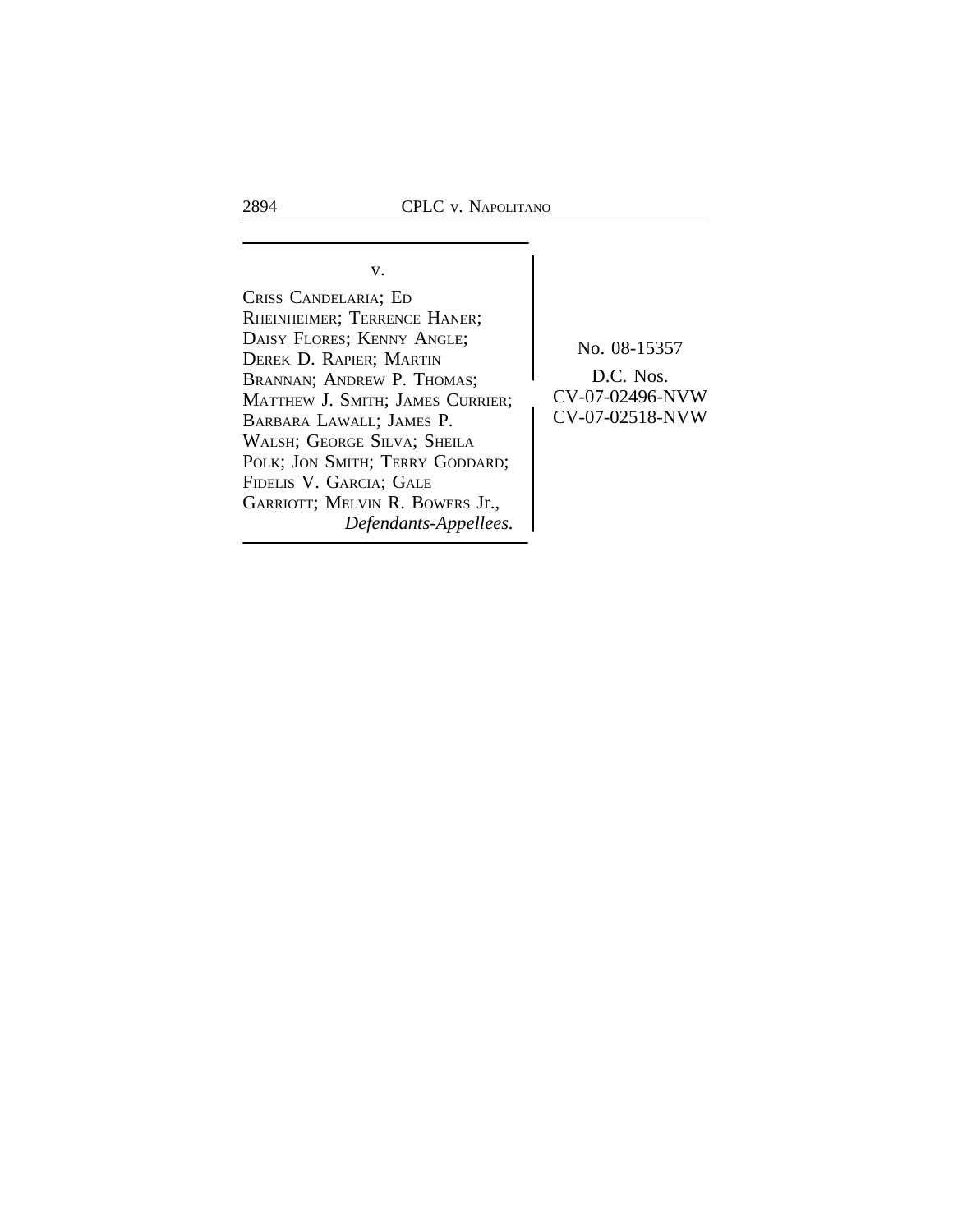<sup>A</sup>RIZONA CONTRACTORS ASSOCIATION, INC.; ARIZONA EMPLOYERS FOR IMMIGRATION REFORM INC.; CHAMBER OF COMMERCE OF THE UNITED STATES; ARIZONA CHAMBER OF COMMERCE; ARIZONA HISPANIC CHAMBER OF COMMERCE INC.; ARIZONA FARM BUREAU FEDERATION; ARIZONA RESTAURANT AND HOSPITALITY ASSOCIATION; ASSOCIATED MINORITY CONTRACTORS OF AMERICA; ARIZONA <sup>R</sup>OOFING CONTRACTORS ASSOCIATION; NATIONAL ROOFING CONTRACTORS ASSOCIATION; ARIZONA LANDSCAPE CONTRACTORS' ASSOCIATION,

*Plaintiffs,*

and,

WAKE UP ARIZONA! INC.; VALLE DEL SOL INC.; CHICANOS POR LA CAUSA, INC.; SOMOS AMERICA, *Plaintiffs-Appellants,*

v.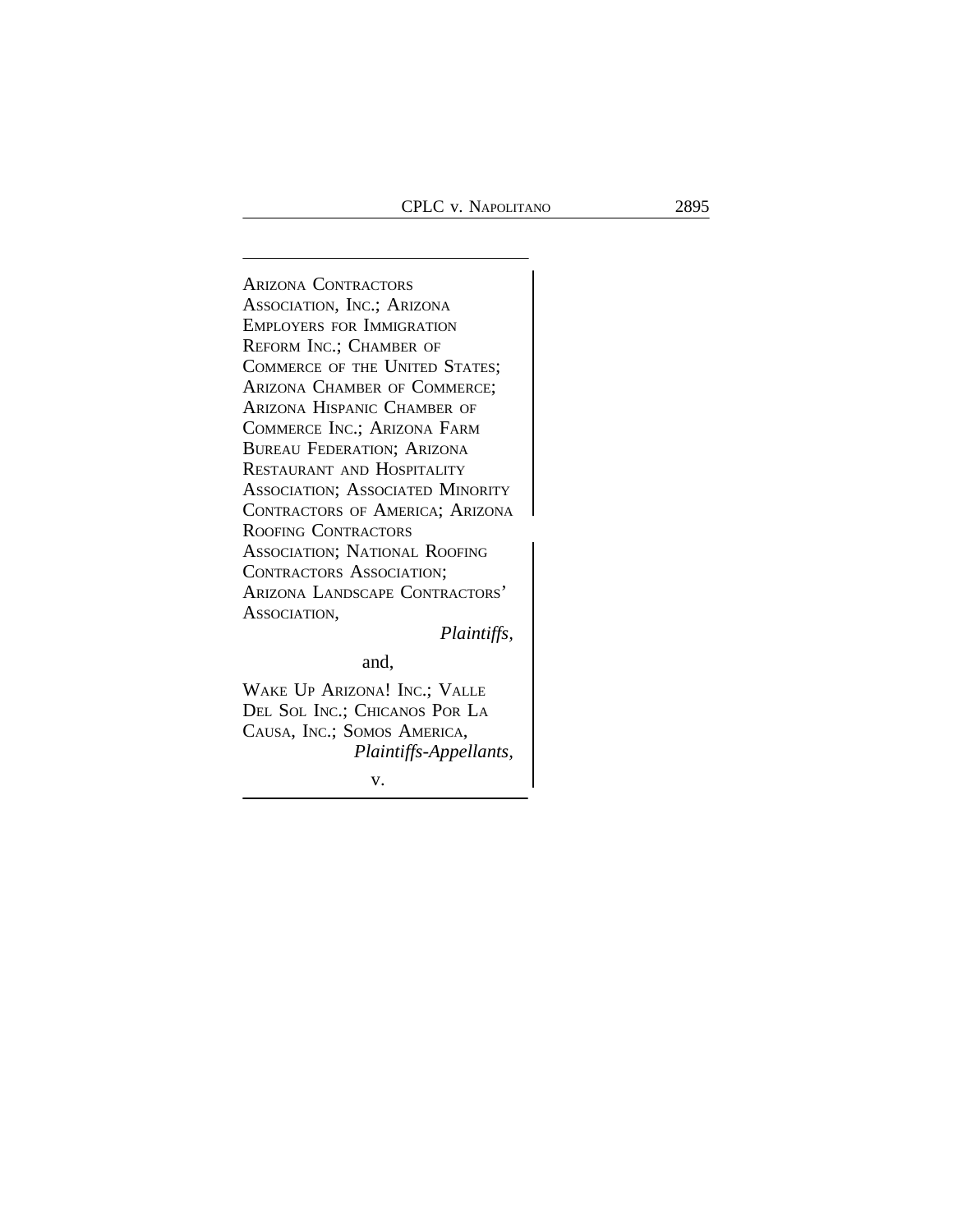<sup>C</sup>RISS CANDELARIA; E<sup>D</sup> RHEINHEIMER; TERRENCE HANER; DAISY FLORES; KENNY ANGLE; DEREK D. RAPIER; MARTIN No. 08-15359 BRANNAN; ANDREW P. THOMAS; D.C. Nos.<br>
MATTHEW J. SMITH; JAMES CURRIER;<br>
BARBARA LAWALL; JAMES P.<br>
CV-07-02496-NVW DARBARA LAWALL, JAMES P.<br>WALSH; GEORGE SILVA; SHEILA CV-07-02518-NVW POLK; JON SMITH; TERRY GODDARD; FIDELIS V. GARCIA; GALE GARRIOTT; MELVIN R. BOWERS Jr., *Defendants-Appellees.*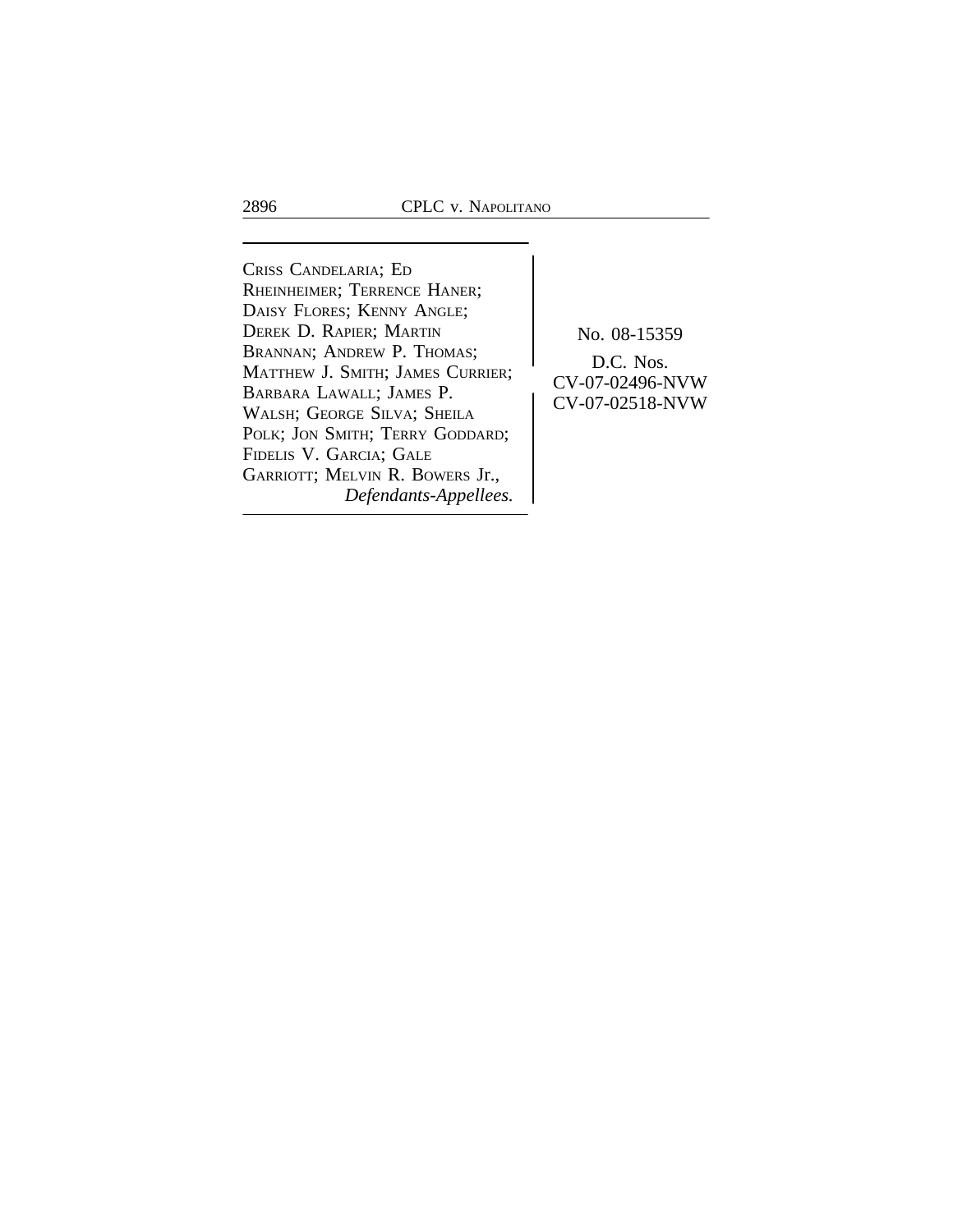<sup>A</sup>RIZONA CONTRACTORS ASSOCIATION, INC.; ARIZONA EMPLOYERS FOR IMMIGRATION REFORM INC.; CHAMBER OF COMMERCE OF THE UNITED STATES; ARIZONA CHAMBER OF COMMERCE; ARIZONA HISPANIC CHAMBER OF COMMERCE INC.; ARIZONA FARM BUREAU FEDERATION; ARIZONA RESTAURANT AND HOSPITALITY ASSOCIATION; ASSOCIATED MINORITY CONTRACTORS OF AMERICA; ARIZONA ROOFING CONTRACTORS <sup>A</sup>SSOCIATION; NATIONAL ROOFING CONTRACTORS ASSOCIATION; ARIZONA LANDSCAPE CONTRACTORS' ASSOCIATION, *Plaintiffs,* VALLE DEL SOL INC.; CHICANOS POR LA CAUSA, INC.; SOMOS AMERICA,

*Plaintiffs,*

and

WAKE UP ARIZONA! INC., *Plaintiff-Appellant,* v.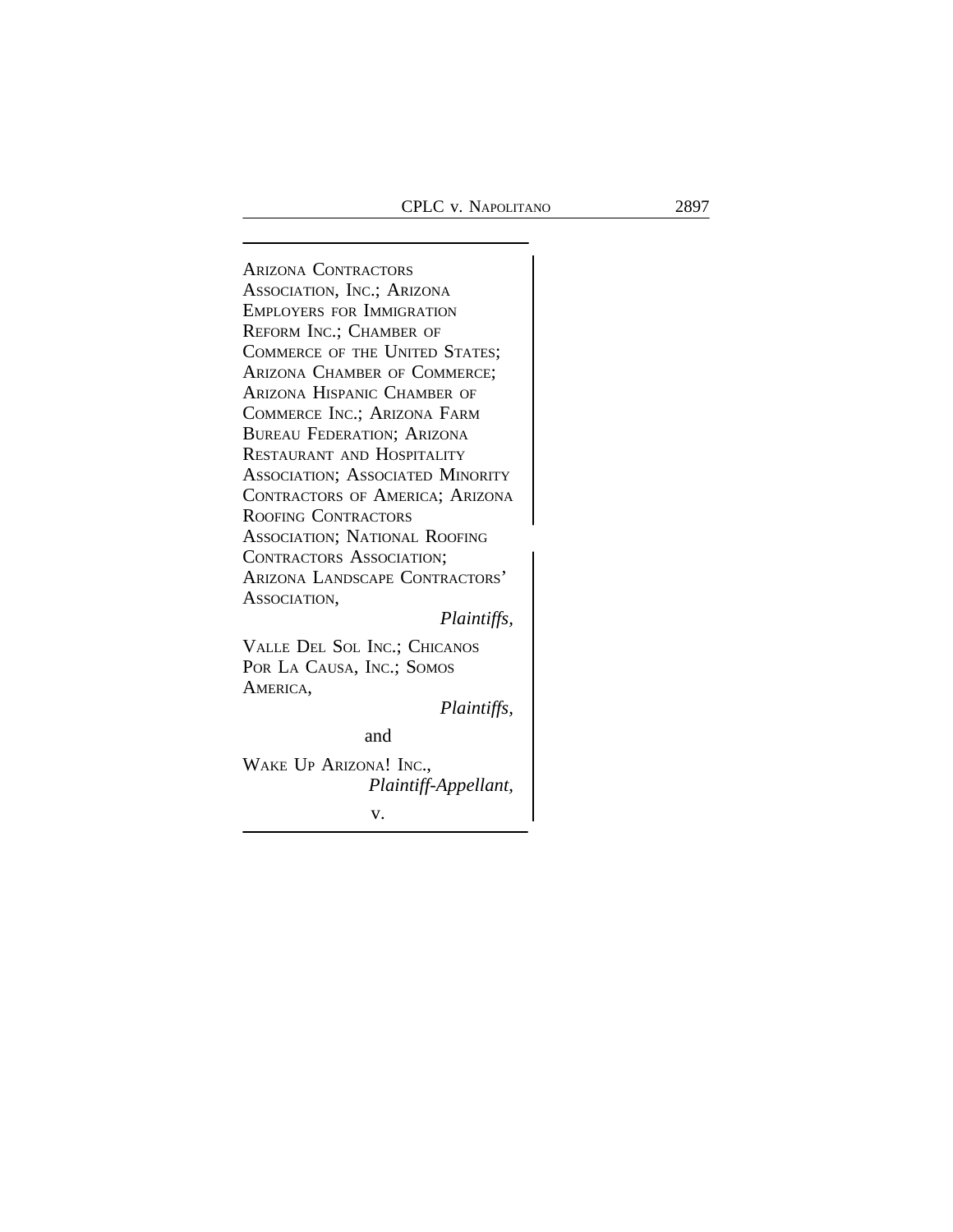<sup>C</sup>RISS CANDELARIA; E<sup>D</sup> RHEINHEIMER; TERRENCE HANER; DAISY FLORES; KENNY ANGLE; No. 08-15360<br>DEREK D. RAPIER; MARTIN DEREK D. RAPIER, MARTIN<br>BRANNAN; ANDREW P. THOMAS;<br>M. B. CV-07-02496-NVW MATTHEW J. SMITH; JAMES CURRIER; <br>
CV-07-02518-NVW BARBARA LAWALL; JAMES P.<br>WALSH: GEORGE SILVA: SHEILA ORDER AND WALSH; GEORGE SILVA; SHEILA **ORDER AND**<br>POLK: JON SMITH: TERRY GODDARD: AMENDED POLK; JON SMITH; TERRY GODDARD; AMENDED<br>FIDELIS V. GARCIA: GALE (POPINION) FIDELIS V. GARCIA; GALE GARRIOTT; MELVIN R. BOWERS Jr., *Defendant-Appellant.*

Appeal from the United States District Court for the District of Arizona Neil V. Wake, District Judge, Presiding

Argued and Submitted June 12, 2008—San Francisco, California

> Filed September 17, 2008 Amended March 9, 2009

Before: Mary M. Schroeder, John M. Walker, Jr.,\* and N. Randy Smith, Circuit Judges.

Opinion by Judge Schroeder

<sup>\*</sup>The Honorable John M. Walker, Jr., Senior United States Circuit Judge for the Second Circuit, sitting by designation.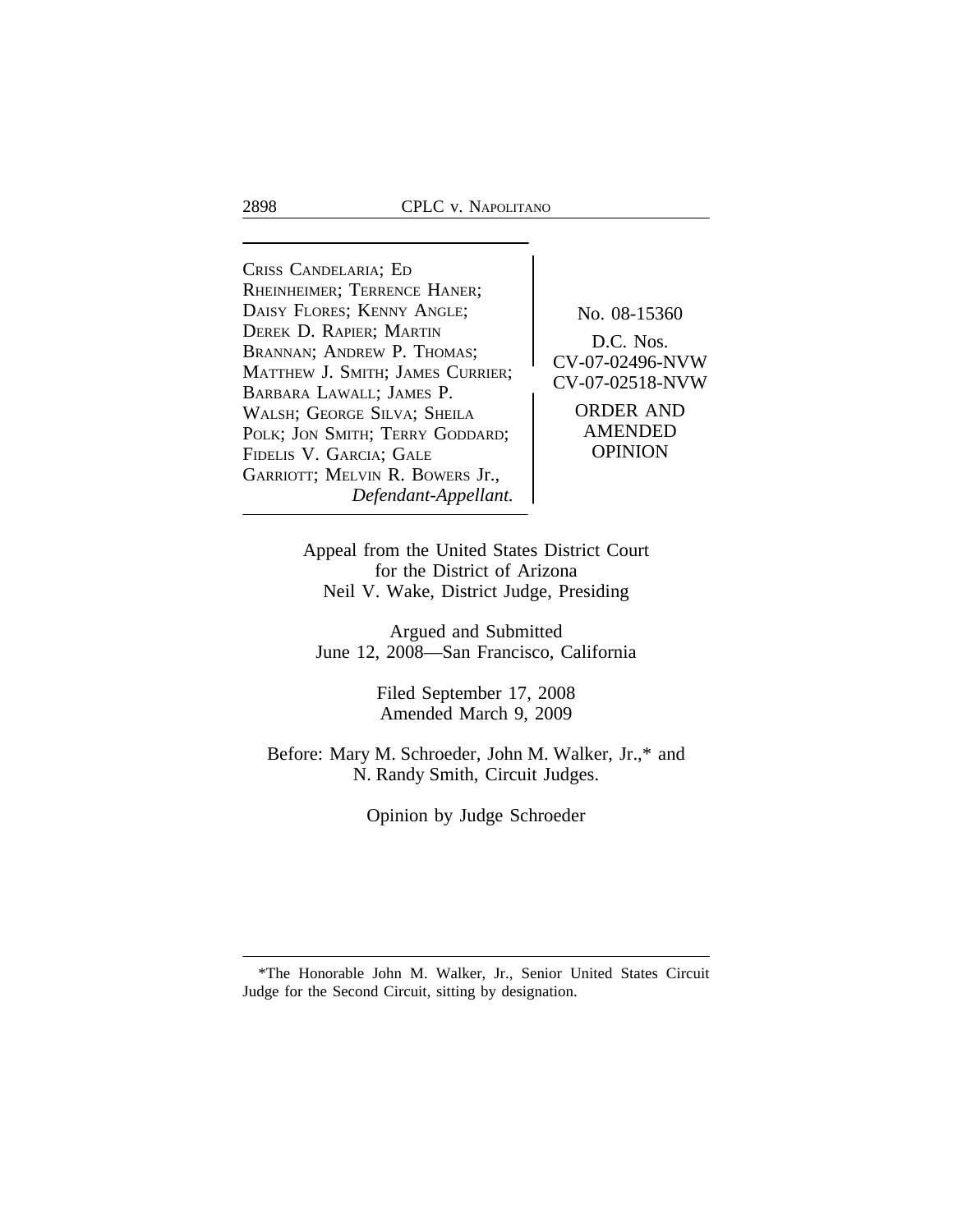## **COUNSEL**

Jonathan Weissglass, San Francisco, California, attorney for plaintiffs/appellants.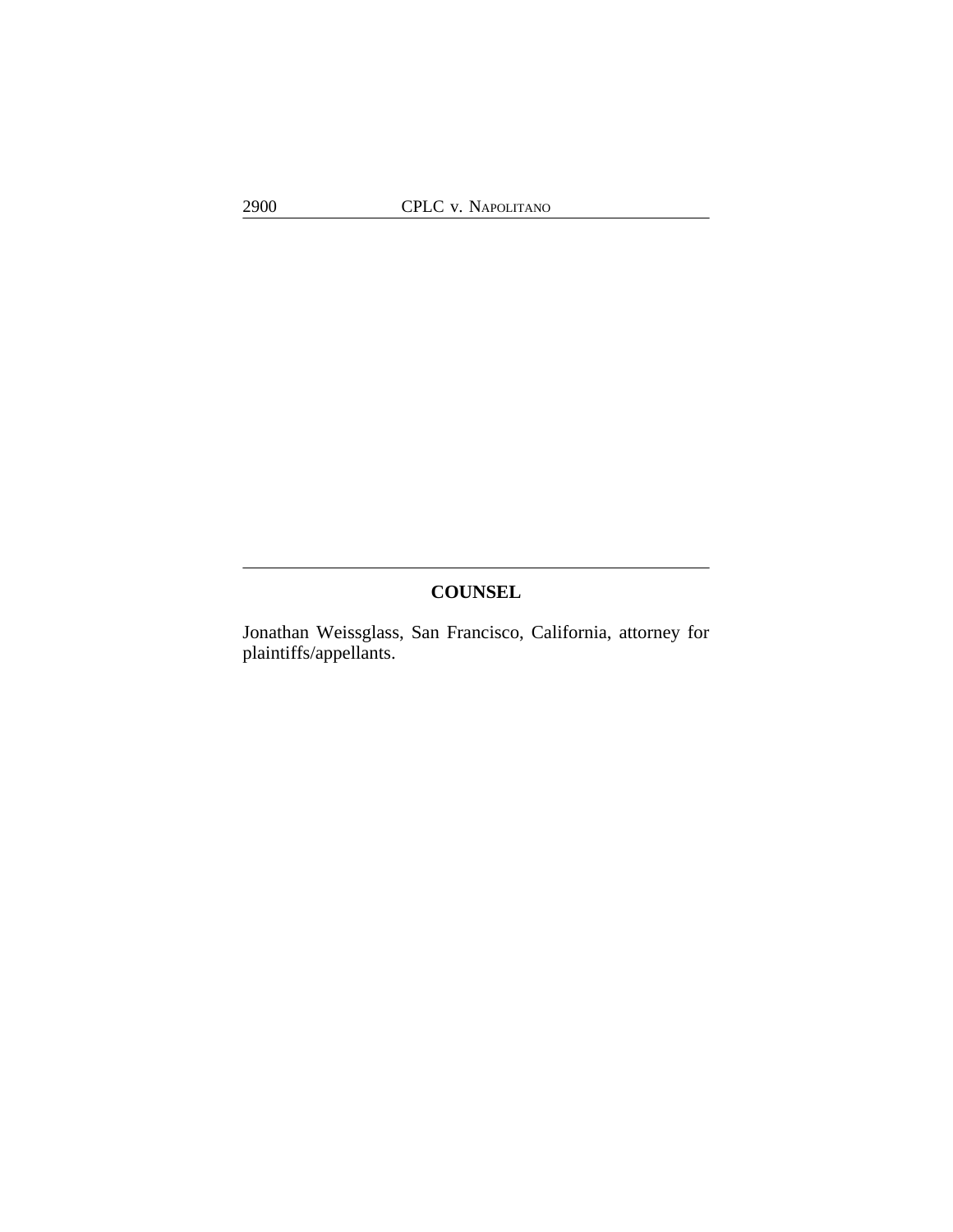Mary O'Grady, Phoenix, Arizona, for the State defendants/appellees.

Roger W. Hall, Phoenix, Arizona, for defendant/appellees, Apache, Cochise, Gila, Graham, Greenlee, La Paz, Navajo, Santa Cruz, and Yavapai Counties.

Daniel Jurkowitz, Tucson, Arizona, for defendant/appellee, Pima County.

### **ORDER**

The Opinion filed on September 17, 2008, and appearing at 544 F.3d 976, is amended as follows: on slip Opinion page 13076, lines 21-22, change heading "B." to read:

*B. The Act's provisions mandating the use of E-Verify and creating potentially harsh sanctions are not impliedly preempted by federal law.*

The Opinion filed on September 17, 2008, and appearing at 544 F.3d 976, is further amended as follows: on slip Opinion page 13078, line 14, insert the following text:

Plaintiffs also argue that the Act's potential sanctions of suspension or revocation of an employer's business license impliedly conflict with IRCA because the Act's sanctions are harsher than IRCA's monetary sanctions. Plaintiffs urge that the harsh sanctions, even though expressly saved from express preemption, have the effect of encouraging employers to discriminate, and that such an effect would conflict with IRCA's purposes. Their argument is essentially speculative, as no complaint has yet been filed under the Act and we have before us no record reflecting the Act's effect on employers. There is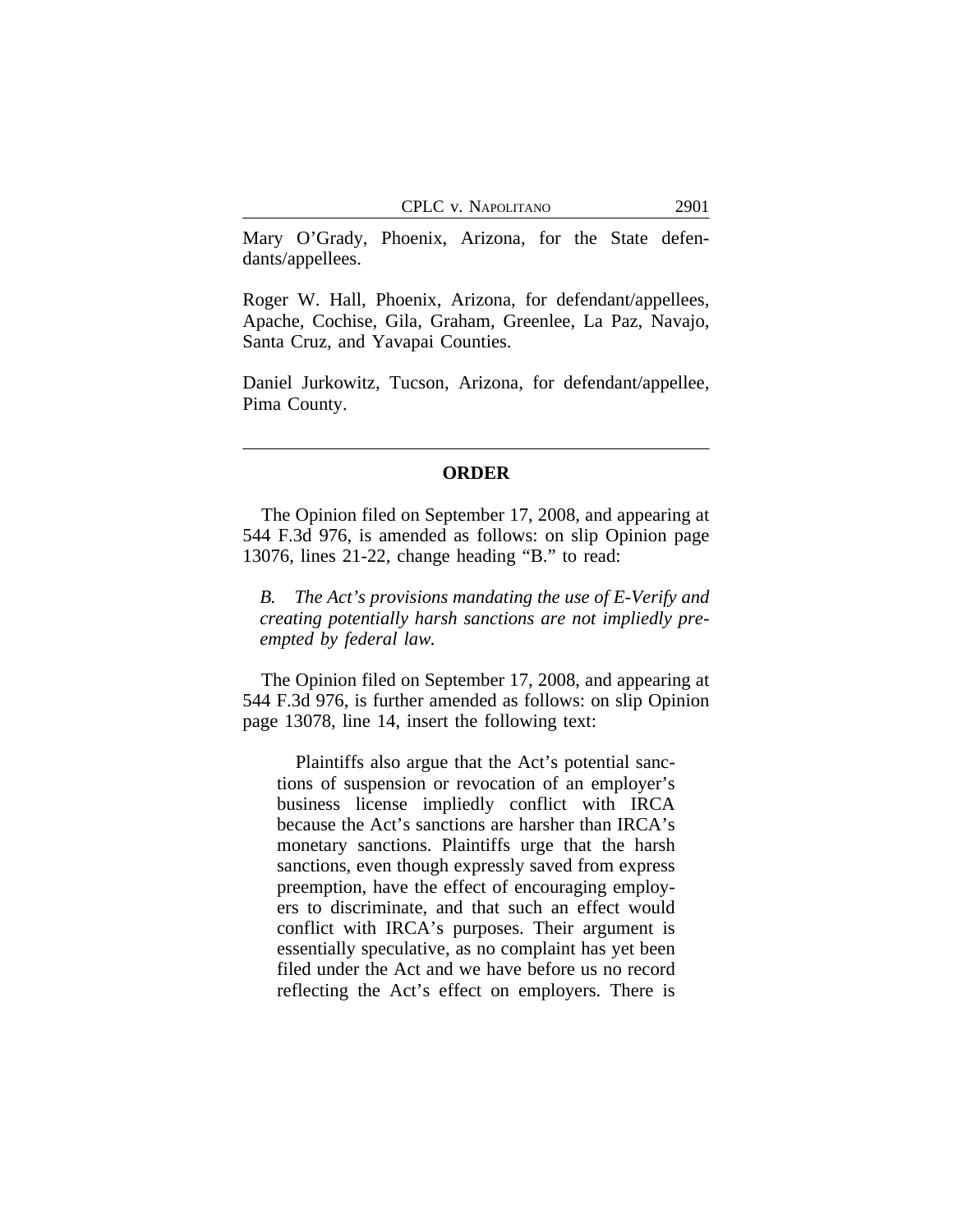thus no adequate basis in this record for holding that the sanctions provisions create an implied conflict rendering the Act facially invalid. *See Crawford*, 128 S. Ct. at 1621-22.

With these amendments, the panel judges have voted to deny the petition for panel rehearing. Judges Schroeder and N.R. Smith have voted to deny the petition for rehearing en banc, and Judge Walker so recommends.

The full court has been advised of the petition for rehearing en banc and no judge has requested a vote on whether to rehear the matter en banc. Fed. R. App. P. 35.

The petition for rehearing and petition for rehearing en banc are DENIED. No further petitions for rehearing or rehearing en banc will be accepted.

#### **OPINION**

SCHROEDER, Circuit Judge:

This case is a facial challenge to an Arizona state law, enacted in 2007 and aimed at illegal immigration, that reflects rising frustration with the United States Congress's failure to enact comprehensive immigration reform. The Arizona law, called the Legal Arizona Workers Act, targets employers who hire illegal aliens, and its principal sanction is the revocation of state licenses to do business in Arizona. It has yet to be enforced against any employer.

Various business and civil-rights organizations (collectively, "plaintiffs") brought these actions against the fifteen county attorneys of the state of Arizona, the Governor of Arizona, the Arizona Attorney General, the Arizona Registrar of Contractors, and the Director of the Department of Revenue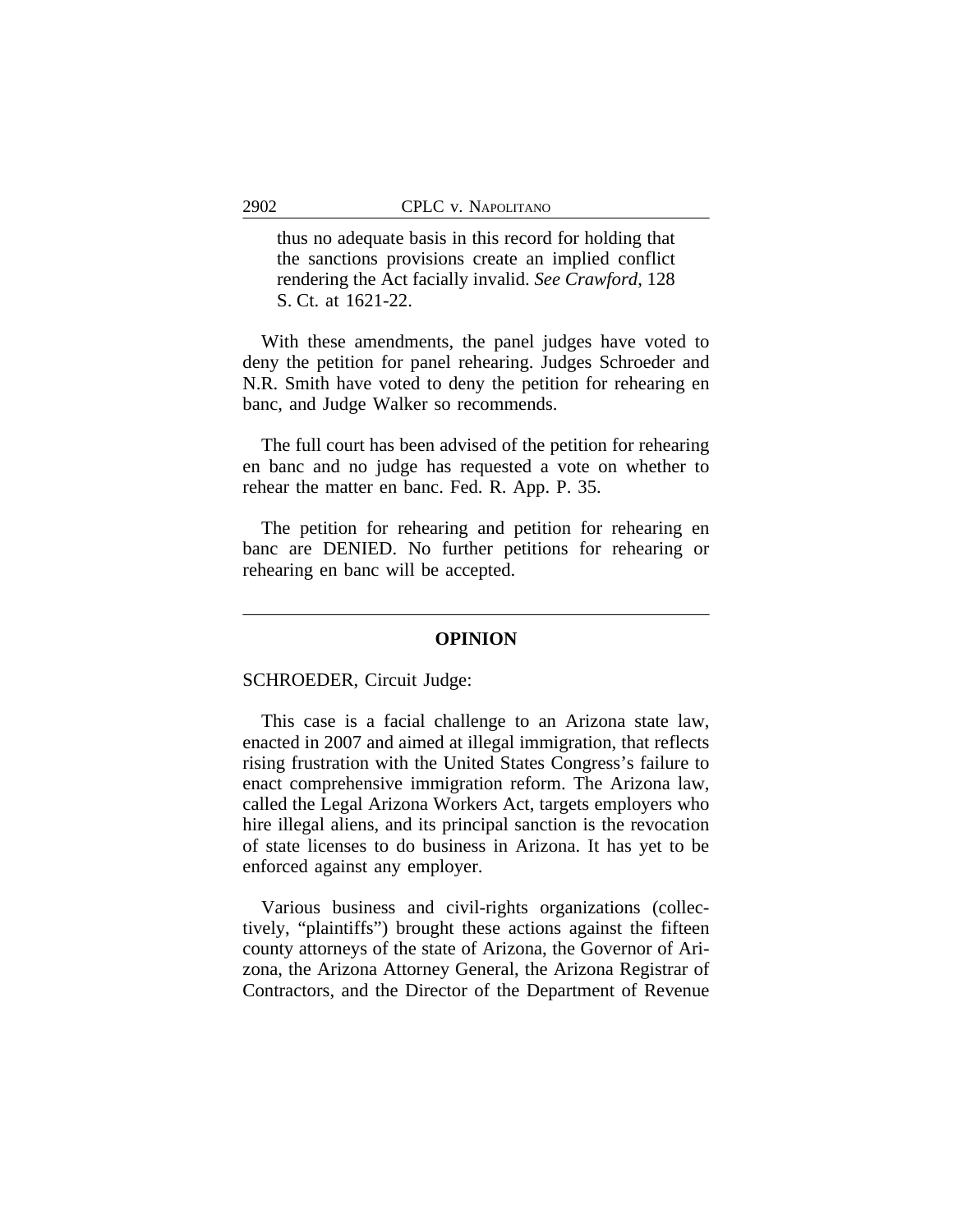| CPLC v. Napolitano | 2903 |
|--------------------|------|
|--------------------|------|

of Arizona (collectively, "defendants"). Plaintiffs allege that the Legal Arizona Workers Act ("the Act"), Ariz. Rev. Stat. §§ 23-211 to 23-216, is expressly and impliedly preempted by the federal Immigration Reform and Control Act of 1986 ("IRCA"), 8 U.S.C. §§ 1324a-1324b, and the Illegal Immigration Reform and Immigrant Responsibility Act of 1996 ("IIRIRA"), Pub. L. No. 104-208, 110 Stat. 3009 (1996), codified in various sections of 8 U.S.C. and 18 U.S.C. They also allege that the Act violates employers' rights to due process by denying them an opportunity to challenge the federal determination of the work-authorization status of their employees before sanctions are imposed.

The district court held that the law was not preempted. The main argument on appeal is that the law is expressly preempted by the federal immigration law provision preempting state regulation "other than through licensing and similar laws." 8 U.S.C. § 1324a(h)(2). The district court correctly determined that the Act was a "licensing" law within the meaning of the federal provision and therefore was not expressly preempted.

There is also a secondary, implied preemption issue that principally relates to the provision requiring employers to use the electronic verification system now being refined by the federal government as a tool to check the work-authorization status of employees through federal records. It is known as E-Verify. Under current federal immigration law, use of the system is voluntary, and the Arizona law makes it mandatory. We hold that such a requirement to use the federal verification tool, for which there is no substitute under development in either the state, federal, or private sectors, is not expressly or impliedly preempted by federal policy.

Plaintiffs also contend that the statute does not guarantee employers an opportunity to be heard before their business licenses may be revoked. The statute can and should be reasonably interpreted to allow employers, before any license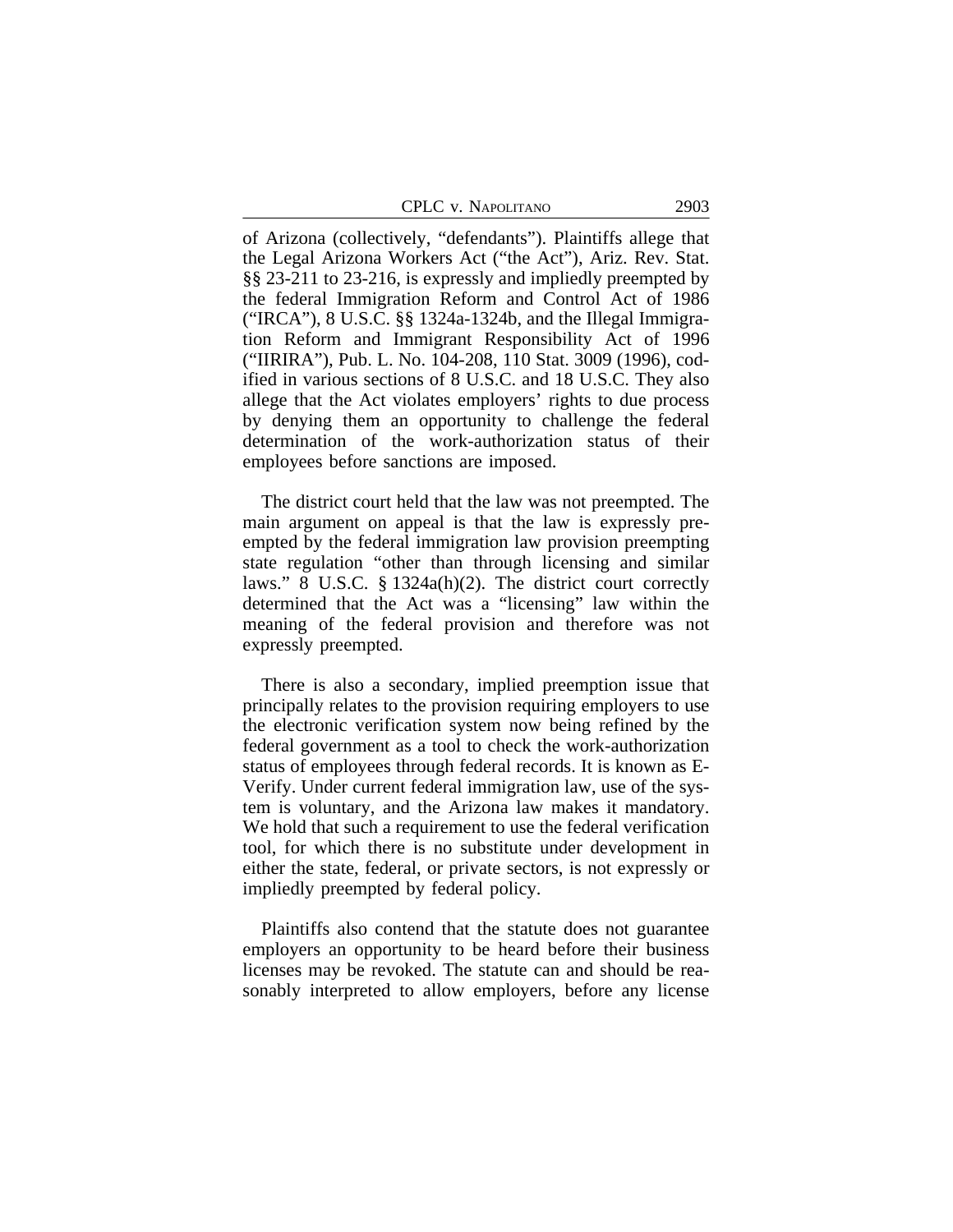can be adversely affected, to present evidence to rebut the presumption that an employee is unauthorized.

We uphold the statute in all respects against this facial challenge, but we must observe that it is brought against a blank factual background of enforcement and outside the context of any particular case. If and when the statute is enforced, and the factual background is developed, other challenges to the Act as applied in any particular instance or manner will not be controlled by our decision. *See Crawford v. Marion County Election Bd.*, \_\_\_ U.S. \_\_\_, 128 S. Ct. 1610, 1621 (2008) (describing heavy burden of persuasion to sustain a broad attack on the facial validity of a statute in all its applications).

#### **Background**

Sanctions for hiring unauthorized aliens were first created at the federal level when Congress passed IRCA in 1986. *See* Pub. L. No. 99-603, 100 Stat. 3359 (1986). IRCA prohibits knowingly or intentionally hiring or continuing to employ an unauthorized alien, 8 U.S.C. § 1324a(a), which it defines as an alien either not lawfully admitted for permanent residence or not authorized to be employed by IRCA or the U.S. Attorney General, 8 U.S.C. § 1324a(h)(3).

IRCA also sets out the method of demonstrating an employer's compliance with the law through a paper-based method of verifying an employee's eligibility, known as the I-9 system. *Id.* § 1324a(b). It requires employees to attest to their eligibility to work and to present one of the specified identity documents. *Id.* § 1324a(b)(1), (2). IRCA then requires employers to examine the identity document the employee presents and attest that it appears to be genuine. *Id.*  $§$  1324a(b)(1)(A). The employer is entitled to a defense to sanctions if the employer shows good-faith compliance with the I-9 system, unless the employer has engaged in a pattern or practice of violations. *Id.* § 1324a(b)(6).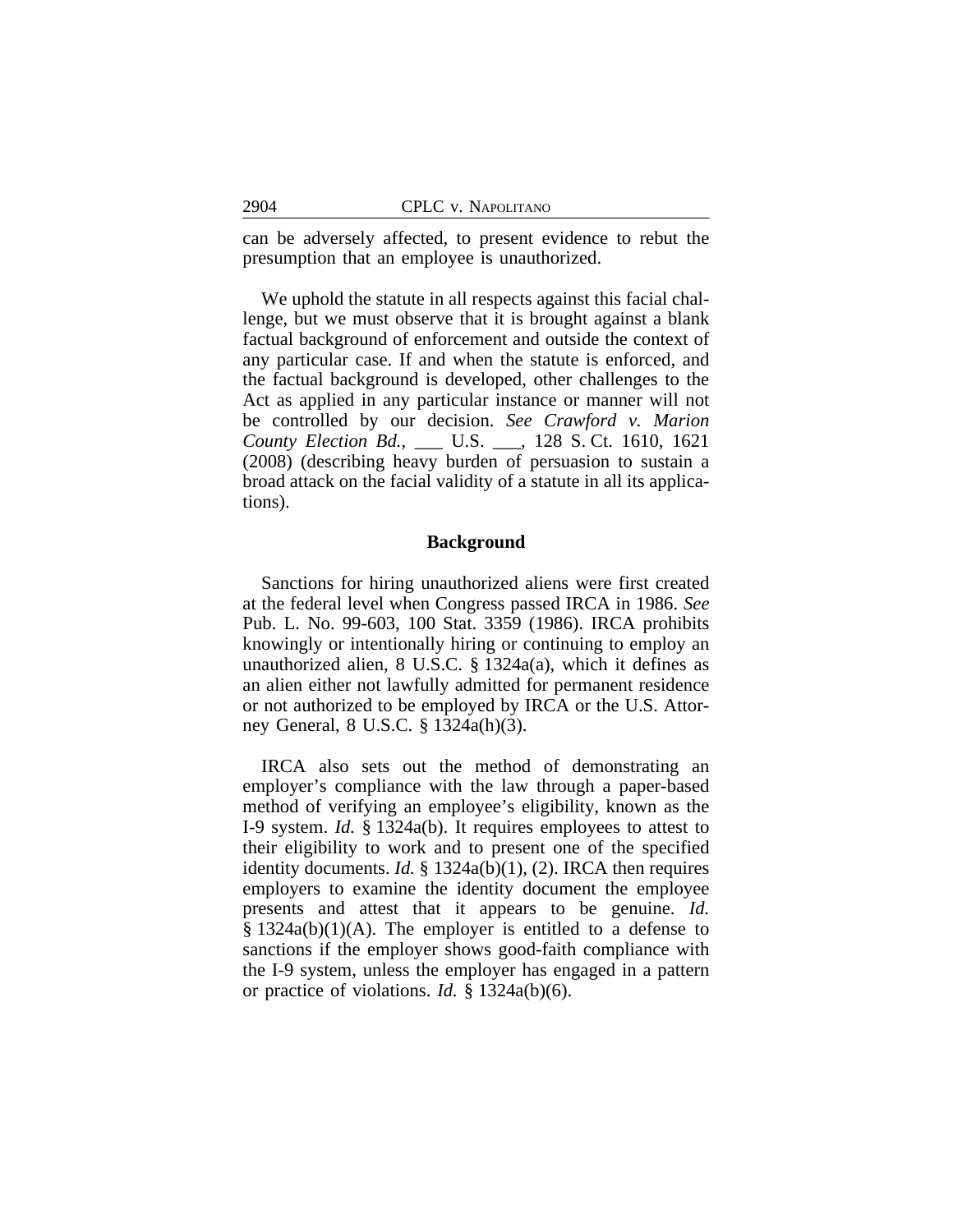| CPLC v. NAPOLITANO | 2905 |
|--------------------|------|
|--------------------|------|

The Attorney General is charged with enforcing violations of IRCA. *Id.* § 1324a(e). Hearings are held before selected administrative law judges ("ALJs"), and the ALJs' decisions are reviewable by the federal courts. *Id.* § 1324a(e)(3).

IRCA contains an express preemption provision, which states: "The provisions of this section preempt any State or local law imposing civil or criminal sanctions (other than through licensing and similar laws) upon those who employ, or recruit or refer for a fee for employment, unauthorized aliens." *Id.* § 1324a(h)(2). The scope of the savings clause, which permits state "licensing and similar laws," is a critical issue in this appeal.

IIRIRA directed the Attorney General to establish three pilot programs to ensure efficient and accurate verification of any new employee's eligibility for employment. Pub. L. No. 104-208, §§ 401-405, 110 Stat. 3009, 3009-655 to 3009-666. One of these programs, the Basic Pilot Program, was to be made available in at least five of the seven states with the highest estimated populations of aliens not lawfully present in the United States. *Id.* § 401(c), 110 Stat. at 3009-656. Congress amended IIRIRA in 2002 by extending the four-year period for the pilot programs to a six-year period, *see* Basic Pilot Extension Act of 2001, Pub. L. No. 107-128, § 2, 115 Stat. 2407, 2407 (2002), and again in 2003 by extending the six-year period to an eleven-year period, *see* Basic Pilot Program Extension and Expansion Act of 2003 ("Expansion Act"), Pub. L. No. 108-156, § 2, 117 Stat. 1944, 1944 (2003). The Basic Pilot Program has thus been extended until November 2008. The Expansion Act also expanded the availability of the Basic Pilot Program to all fifty states. *See id.* § 3.

The Basic Pilot Program, now known as E-Verify, is an internet-based system that allows an employer to verify an employee's work-authorization status. It is an alternative to the I-9 system. After an employer submits a verification request for an employee, E-Verify either issues a confirmation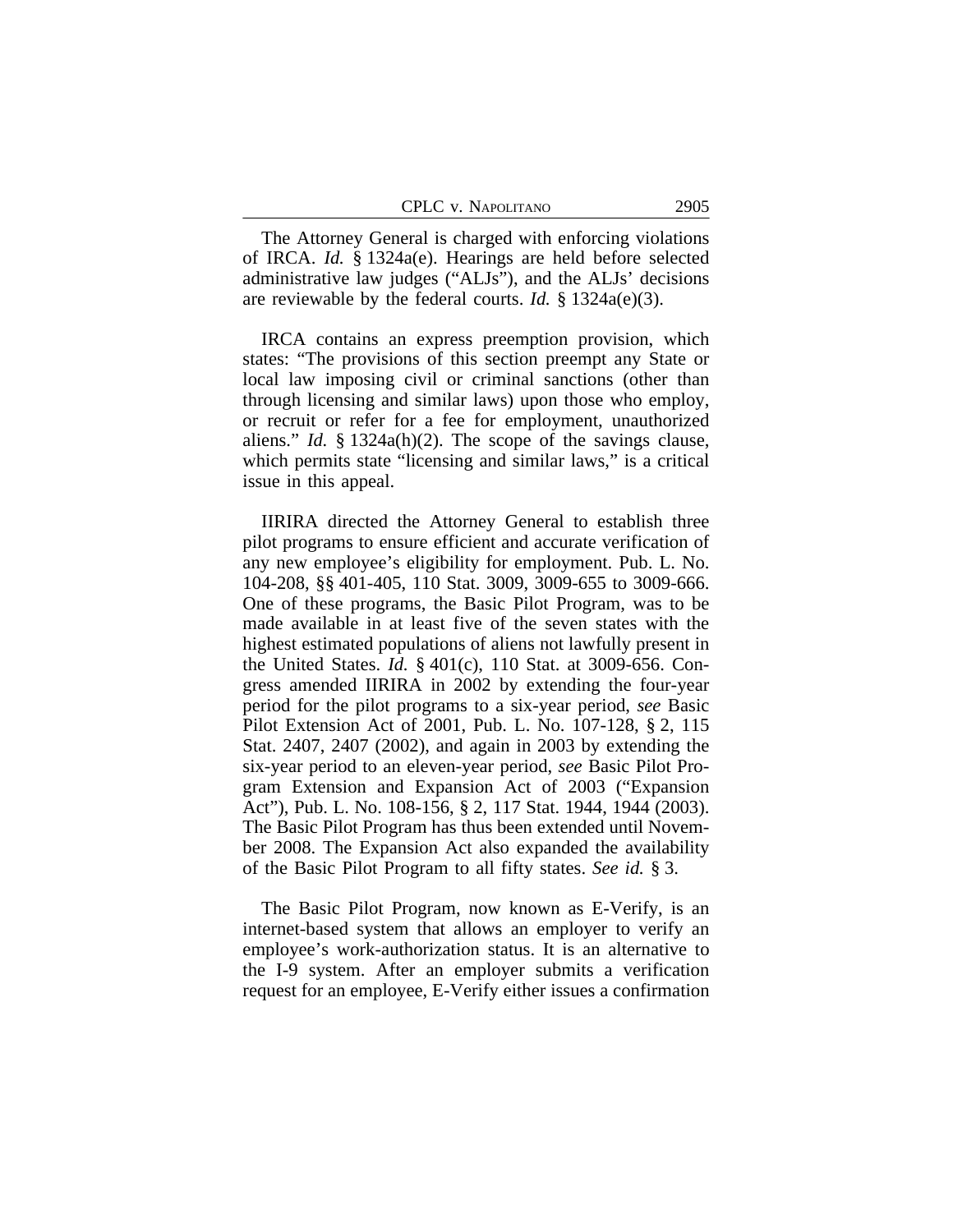or a tentative nonconfirmation of work-authorization status. If a tentative nonconfirmation is issued, the employer must notify the employee, who has eight days to challenge the finding. The employer cannot take any adverse action against the employee during that time. If an employee does challenge the tentative nonconfirmation, the employer will be informed of the employee's final work-authorization status. Any employee who either does not challenge a tentative nonconfirmation or is unsuccessful in challenging a tentative nonconfirmation must be terminated, or the employer must notify the Department of Homeland Security ("DHS") that it will continue to employ that person. An employer who fails to notify DHS of the continued employment of a person who received a final nonconfirmation is subject to a civil money penalty. An employer who continues to employ a person after receiving a final nonconfirmation is subject to a rebuttable presumption that it knowingly employed an unauthorized alien.

Against this federal backdrop, we turn to the state law at issue here. Arizona enacted the Legal Arizona Workers Act on July 2, 2007, with an effective date of January 1, 2008. 2007 Ariz. Sess. Laws Ch. 279. The Act allows the superior courts of Arizona to suspend or revoke the business licenses of employers who knowingly or intentionally hire unauthorized aliens. Ariz. Rev. Stat. § 23-212. Any person may submit a complaint to the Arizona Attorney General or a county attorney. *Id.* § 23-212(B). After determining a complaint is not false or frivolous, the appropriate county attorney is charged with bringing an action against the employer in superior court. *Id.* § 23-212(C), (D). The Act uses IRCA's definition of "unauthorized alien." *See id.* § 23-211(11). Additionally, the Act requires that the court use the federal government's determination of the employee's lawful status. *Id.* § 23-212(H).

The Act makes participation in E-Verify mandatory for all employers, although it provides no penalty for violation of the requirement. *See id.* § 23-214(A). The Act also includes an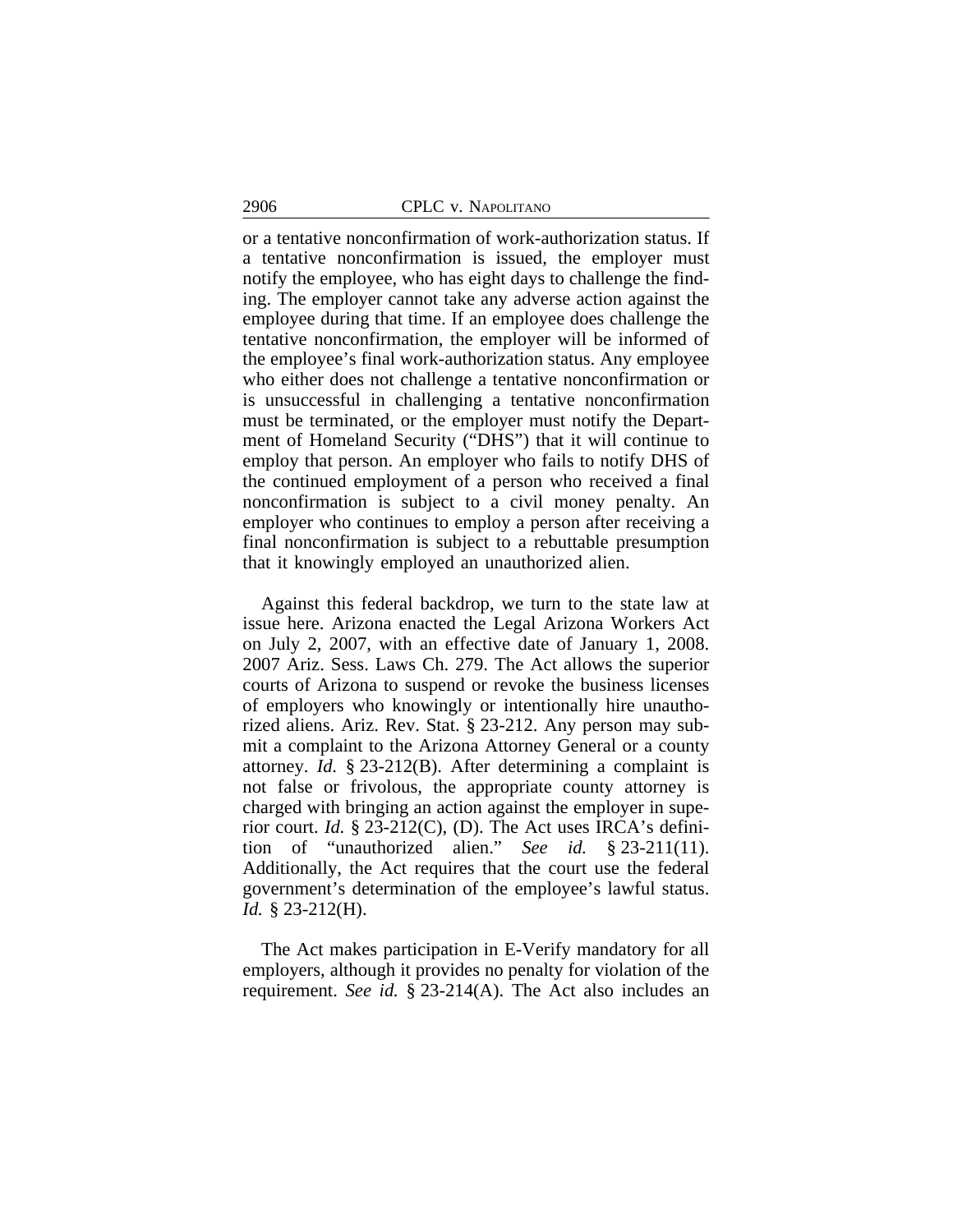affirmative defense for good-faith compliance, explicitly incorporating IRCA. *See id.* § 23-212(J).

The Act mandates a graduated series of sanctions for violations. A first violation requires the employer to terminate the employment of all unauthorized aliens, file quarterly reports of all new hires for a probationary period, and file an affidavit stating that it terminated all unauthorized aliens and will not intentionally or knowingly hire any others. *Id.* §§ 23-212(F)- 212.01(F). A second violation during the probationary period results in the permanent revocation of the employer's business license. *Id.* §§ 23-212(F)(2), (3), 23-212.01(F)(2), (3).

Plaintiffs originally filed an action challenging the Act on July 13, 2007, less than one month after the Act's enactment. The district court dismissed the first action for lack of subject matter jurisdiction because it did not name as defendants any of Arizona's county attorneys, who have the responsibility of enforcing the Act.

In December 2007, plaintiffs filed a second complaint, this time including the Arizona county attorneys as defendants. The principal contentions were that the Act was expressly preempted by federal law because the Act was not a "licensing" or "similar" law within the meaning of the savings clause of IRCA's preemption provision; that, even if the Act was not expressly preempted, it was impliedly preempted because its sanctions provisions and E-Verify requirement conflict with federal law; and that the Act violated employers' due process rights because it did not allow them an adequate opportunity to dispute the federal government's response that an employee was not authorized to work.

The matter proceeded to hearing, and the district court dismissed the Arizona Attorney General for lack of subject matter jurisdiction, because he lacks the authority to bring enforcement actions. The court ruled in favor of the remaining defendants on the merits. It held that the Act is not expressly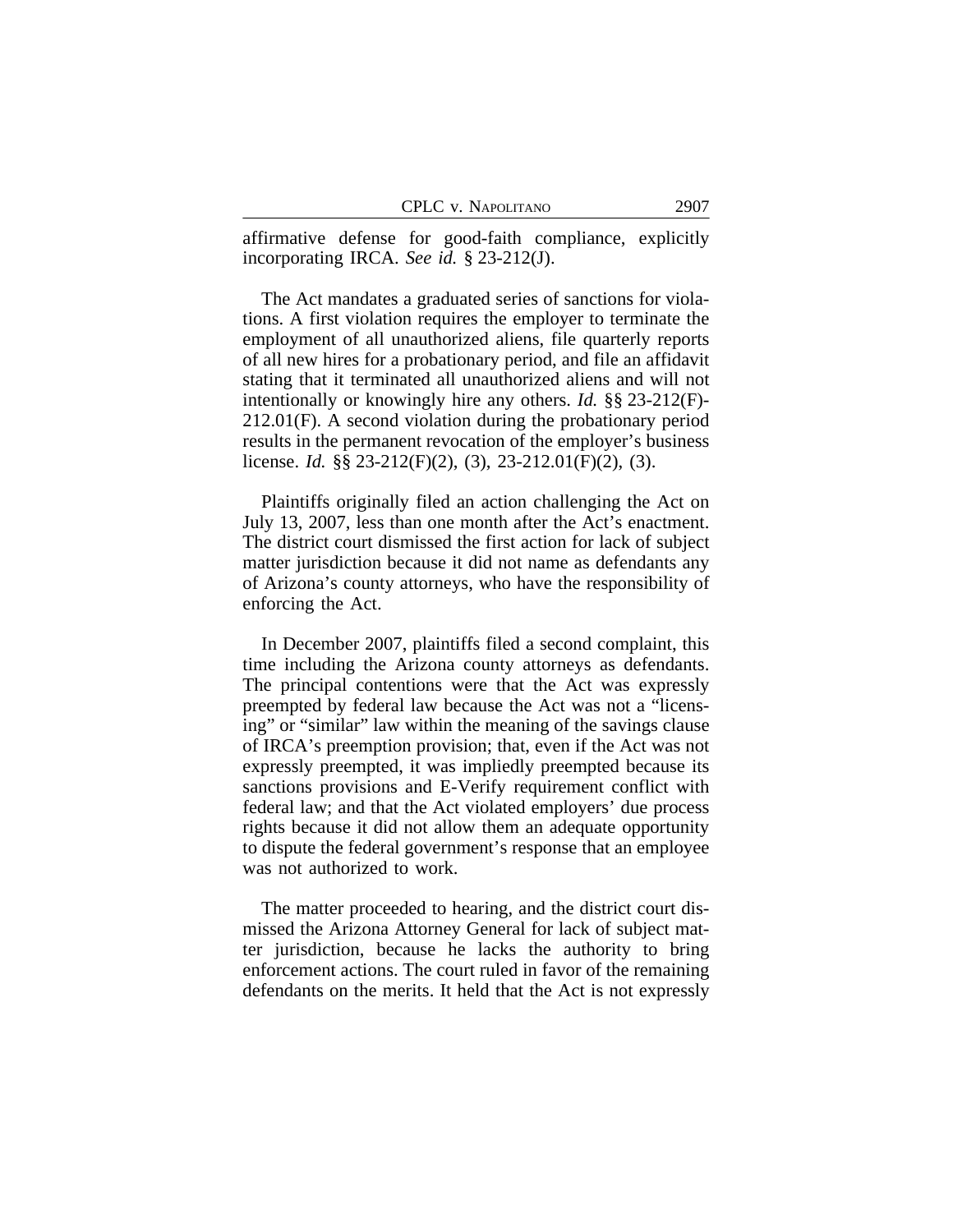preempted by IRCA because the Act is a licensing law within the meaning of the savings clause. It held that neither the Act's sanctions provisions, nor the provision mandating use of E-Verify, was inconsistent with federal policy, and thus they were not impliedly preempted. Finally, the court held that the Act did not, on its face, violate due process because employers' due process rights were adequately protected. Plaintiffs now appeal.

### **Discussion**

## **I. Preemption**

Federal preemption can be either express or implied. *See Fid. Fed. Sav. & Loan Ass'n v. de la Cuesta*, 458 U.S. 141, 152-53 (1982). When a federal statute contains an explicit preemption provision, we are to " 'identify the domain expressly pre-empted' by that language." *Medtronic, Inc. v. Lohr*, 518 U.S. 470, 484 (1996) (quoting *Cipollone v. Liggett Group, Inc.*, 505 U.S. 504, 517 (1992)). IRCA contains an express preemption clause in its provision creating sanctions for hiring unauthorized aliens. It preempts all state sanctions "other than through licensing and similar laws." 8 U.S.C. § 1324a(h)(2). Plaintiffs contend that the Act is expressly preempted.

Implied preemption has two subcategories. *See Lorillard Tobacco Co. v. Reilly*, 533 U.S. 525, 541 (2001). The first is field preemption, where "the depth and breadth of a congressional scheme . . . occupies the legislative field." *Id.* (citing *Fid. Fed. Sav.*, 458 U.S. at 153). The second is conflict preemption, which occurs when either " 'compliance with both federal and state regulations is a physical impossibility,'" *Fid. Fed. Sav.*, 458 U.S. at 152 (quoting *Fla. Lime & Avocado Growers, Inc.*, 373 U.S. 132, 142-43 (1963)), or where "state law stands as an obstacle to the accomplishment and execution of the full purposes and objectives of Congress," *id.* (internal quotation marks omitted) (quoting *Hines v. David-*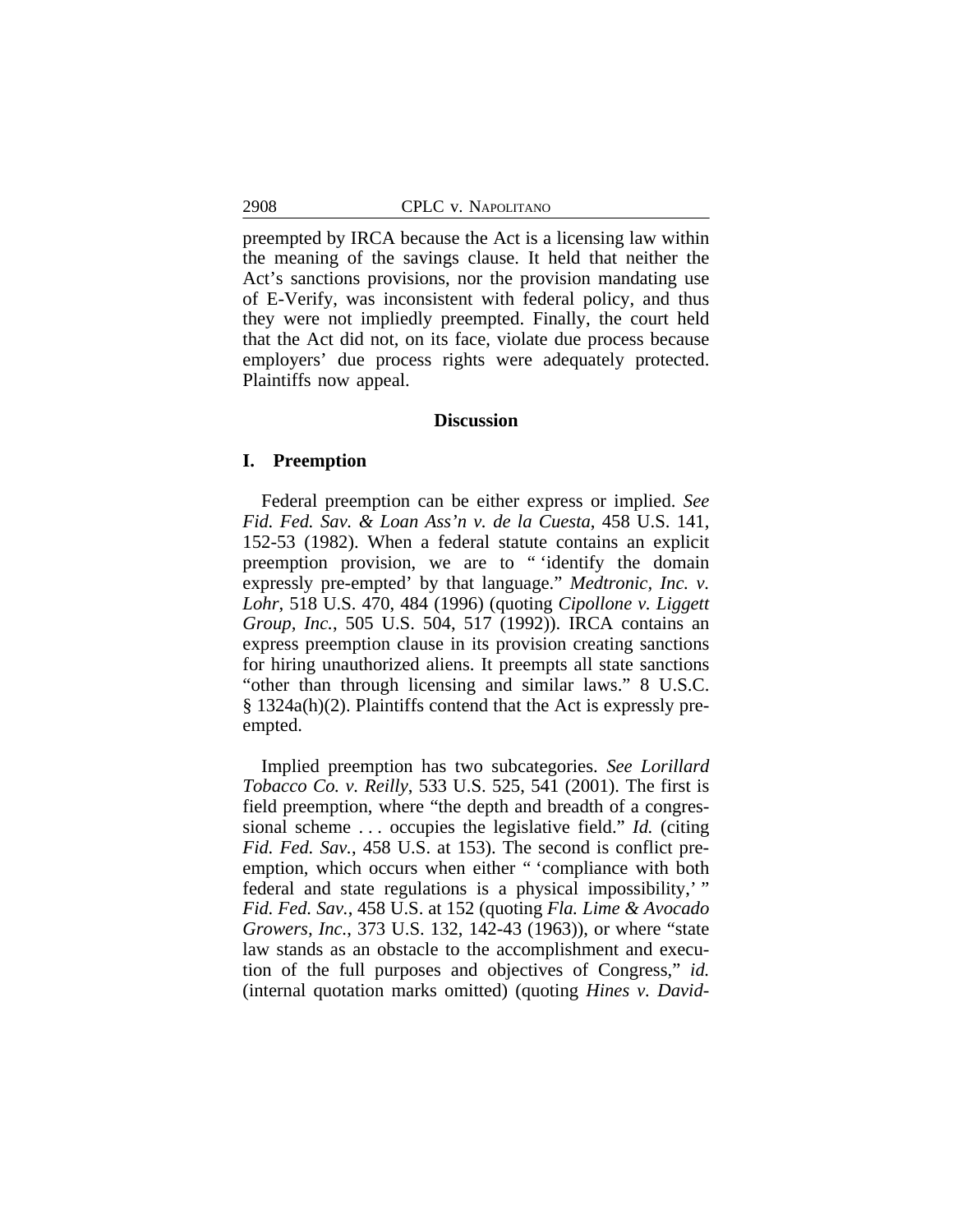| CPLC v. Napolitano | 2909 |
|--------------------|------|
|--------------------|------|

*owitz*, 312 U.S. 52, 67 (1941)). For conflict preemption to apply, the conflict must be an actual conflict, not merely a hypothetical or potential conflict. *See English v. Gen. Elec. Co.*, 496 U.S. 72, 89 (1990). Plaintiffs contend that even if the entire Act is not expressly preempted, the mandatory requirement to use E-Verify is impliedly preempted because it conflicts with the voluntary program in IIRIRA.

## *A. The Act is not expressly preempted because it falls within IRCA's savings clause.*

**[1]** The explicit preemption provision in IRCA states: "The provisions of this section preempt any State or local law imposing civil or criminal sanctions (other than through licensing and similar laws) upon those who employ, or recruit or refer for a fee for employment, unauthorized aliens." 8 U.S.C. § 1324a(h)(2). The parties agree that the Act is expressly preempted by IRCA unless it falls within the savings clause of IRCA's express preemption provision. Plaintiffs argue that the Act does not fall within the savings clause because they contend the Act is not a "licensing law" within the ordinary meaning of the phrase, and that the savings clause was not intended to permit a state to create an adjudication and enforcement system independent of federal enforcement of IRCA violations.

The district court held that the plain language of section 1324a(h)(2) does not facially preempt the Act because it does no more than impose conditions on state licenses to do business and thus falls within the savings clause. *Ariz. Contractors Ass'n v. Candelaria*, 534 F. Supp. 2d 1036, 1046-47 (D. Ariz. 2008). The court rejected plaintiffs' argument that section 1324a(h)(2) permits only licensing sanctions that are preceded by a federal adjudication of employer liability, reasoning that neither the plain language of section 1324a(h)(2) nor the legislative history supports plaintiffs' position. *Id.* at 1046-48.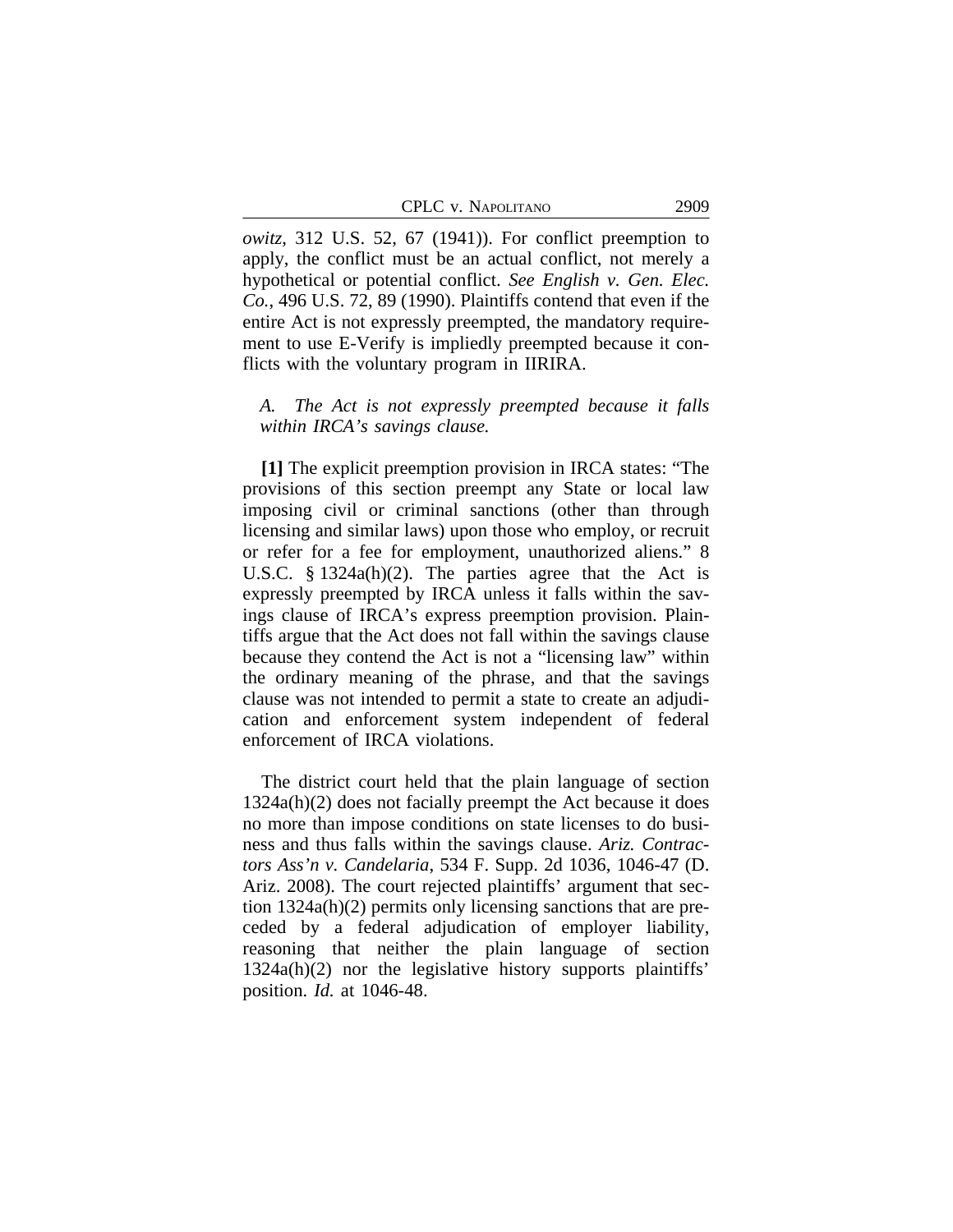**[2]** The district court also rejected plaintiffs' argument that the savings clause should be interpreted narrowly, holding that because regulation in the employment field is traditionally an area of state concern, there is a presumption against preemption. *Id.* at 1050-52. An issue central to our preemption analysis is thus whether the subject matter of the state law is in an area of traditionally state or federal presence. When Congress legislates "in a field which the States have traditionally occupied . . . . we start with the assumption that the historic police powers of the States were not to be superseded by the Federal Act unless that was the clear and manifest purpose of Congress." *United States v. Locke*, 529 U.S. 89, 108 (2000) (internal quotation marks omitted) (quoting *Rice v. Santa Fe Elevator Corp.*, 331 U.S. 218, 230 (1947)). Conversely, we do not assume non-preemption "when the State regulates in an area where there has been a history of significant federal presence." *Id.*

**[3]** A leading case involving the employment of illegal aliens is *De Canas v. Bica*, 424 U.S. 351 (1976). The Supreme Court there upheld a state law prohibiting the employment of unauthorized aliens against a preemption challenge because it concluded that the authority to regulate the employment of unauthorized workers is "within the mainstream" of the state's police powers. *Id.* at 356, 365. The Court reasoned that "the fact that aliens are the subject of a state statute does not render it a regulation of immigration, which is essentially a determination of who should or should not be admitted into the country, and the conditions under which a legal entrant may remain." *Id.* at 355.

**[4]** Plaintiffs argue that reliance on *De Canas* is now misplaced because IRCA, passed after *De Canas*, brought the regulation of unauthorized employees within the scope of federal immigration law. They rely on language in a later case where the Court said that IRCA made the employment of unauthorized workers "central to '[t]he policy of immigration law.' " *Hoffman Plastic Compounds, Inc. v. NLRB*, 535 U.S.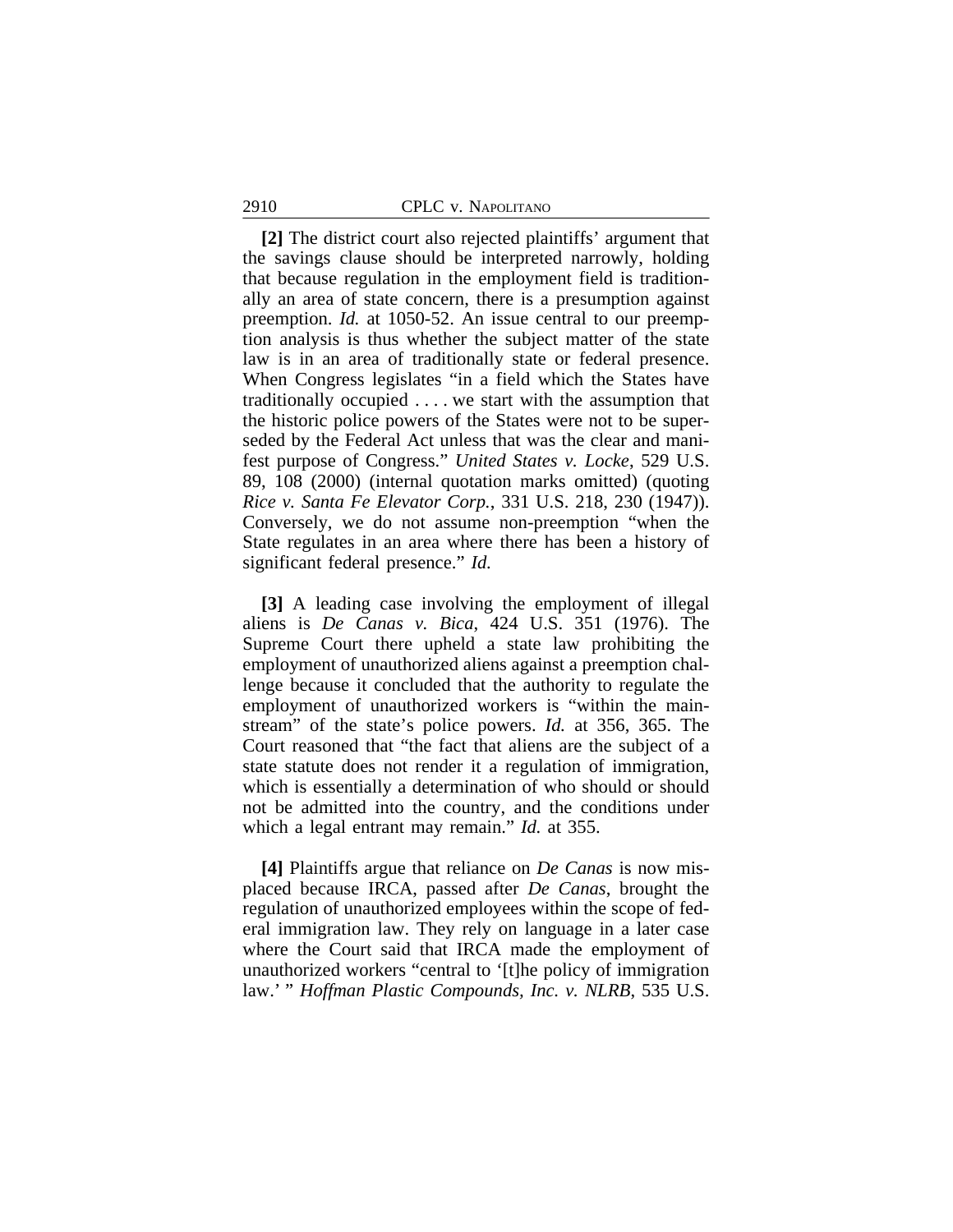137, 147 (2002) (quoting *INS v. Nat'l Ctr. for Immigrants' Rights, Inc.*, 502 U.S. 183, 194 & n.8 (1991)) (alteration in original). That case, however, did not involve preemption, or indeed any state regulation. It considered whether the National Labor Relations Board ("NLRB") could award backpay to an unauthorized worker, and the Court held it could not. The Court said that the NLRB had impermissibly "trench[ed] upon federal statutes and policies unrelated to the [National Labor Relations Act]" by awarding backpay to an unauthorized alien worker who was improperly terminated from his employment for participating in union-related activities. *Id.* at 140, 141, 144. Because it did not concern state law or the issue of preemption, *Hoffman* did not affect the continuing vitality of *De Canas*. We conclude that, because the power to regulate the employment of unauthorized aliens remains within the states' historic police powers, an assumption of non-preemption applies here.

Plaintiffs contend that the term "license" was intended to encompass only licenses to engage in specific professions, such as medicine or law, and not licenses to conduct business. There is no support for such an interpretation. "Licensing" generally refers to "[a] governmental body's process of issuing a license," *Black's Law Dictionary* 940 (8th ed. 2004), and a "license" is "a permission, usually revocable, to commit some act that would otherwise be unlawful," *id.* at 938. The Act provides for the suspension of employers' licenses to do business in the state. *See* Ariz. Rev. Stat. § 23-212(F). Such licenses are defined as "any agency permit, certificate, approval, registration, charter or similar form of authorization that is required by law and that is issued by any agency for the purposes of operating a business in this state." *Id.* § 23-  $211(9)(a)$ . The statute's broad definition of "license" is in line with the terms traditionally used and falls within the savings clause. The language of the savings clause therefore exempts such state licensing regulation from express preemption. A recent district court case that considered the same issue reached the same conclusion. *See Gray v. City of Valley Park*,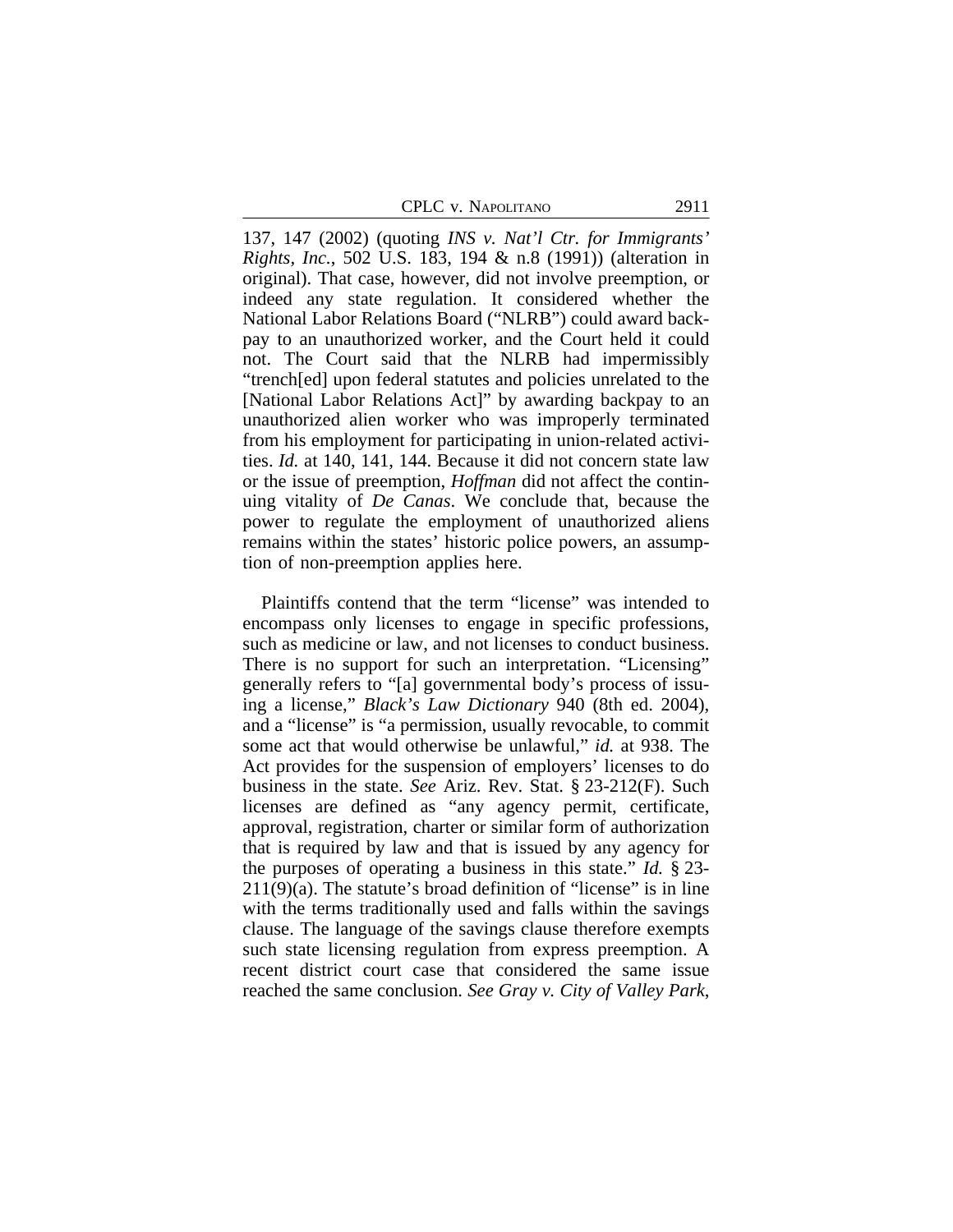No. 4:07CV00881 ERW, 2008 WL 294294, at \*8, 10, 12 (E.D. Mo. Jan. 31, 2008) (holding that city ordinance governing issuance and denial of business permits fell within meaning of savings clause). *But see Lozano v. City of Hazleton*, 496 F. Supp. 2d 477, 519-21 (M.D. Pa. 2007) (concluding that state law prohibiting employment of illegal aliens was expressly preempted by IRCA).

Plaintiffs nevertheless contend that the legislative history demonstrates that Congress intended the savings clause to permit states to impose a state sanction only after there had been a federal determination of an alien's unauthorized status. Plaintiffs rely on the second sentence in a paragraph from Part I of House Report 99-682, which as a whole states:

The penalties contained in this legislation are intended to specifically preempt any state or local laws providing civil fines and/or criminal sanctions on the hiring, recruitment or referral of undocumented aliens. They are not intended to preempt or prevent lawful state or local processes concerning the suspension, revocation or refusal to reissue a license to any person who has been found to have violated the sanctions provisions in this legislation. Further, the Committee does not intend to preempt licensing or "fitness to do business laws," such as state farm labor contractor laws or forestry laws, which specifically require such licensee or contractor to refrain from hiring, recruiting or referring undocumented aliens.

H.R. Rep. No. 99-682(i), at 58 (1986) *as reprinted in* 1986 U.S.C.C.A.N. 5649, 5662. As the district court found, however, this paragraph as a whole does not support plaintiffs' argument. The paragraph describes the federal law as preempting "civil fines and/or criminal sanctions," neither of which the Act imposes. The paragraph does not suggest that the federal law would preempt local laws that suspend or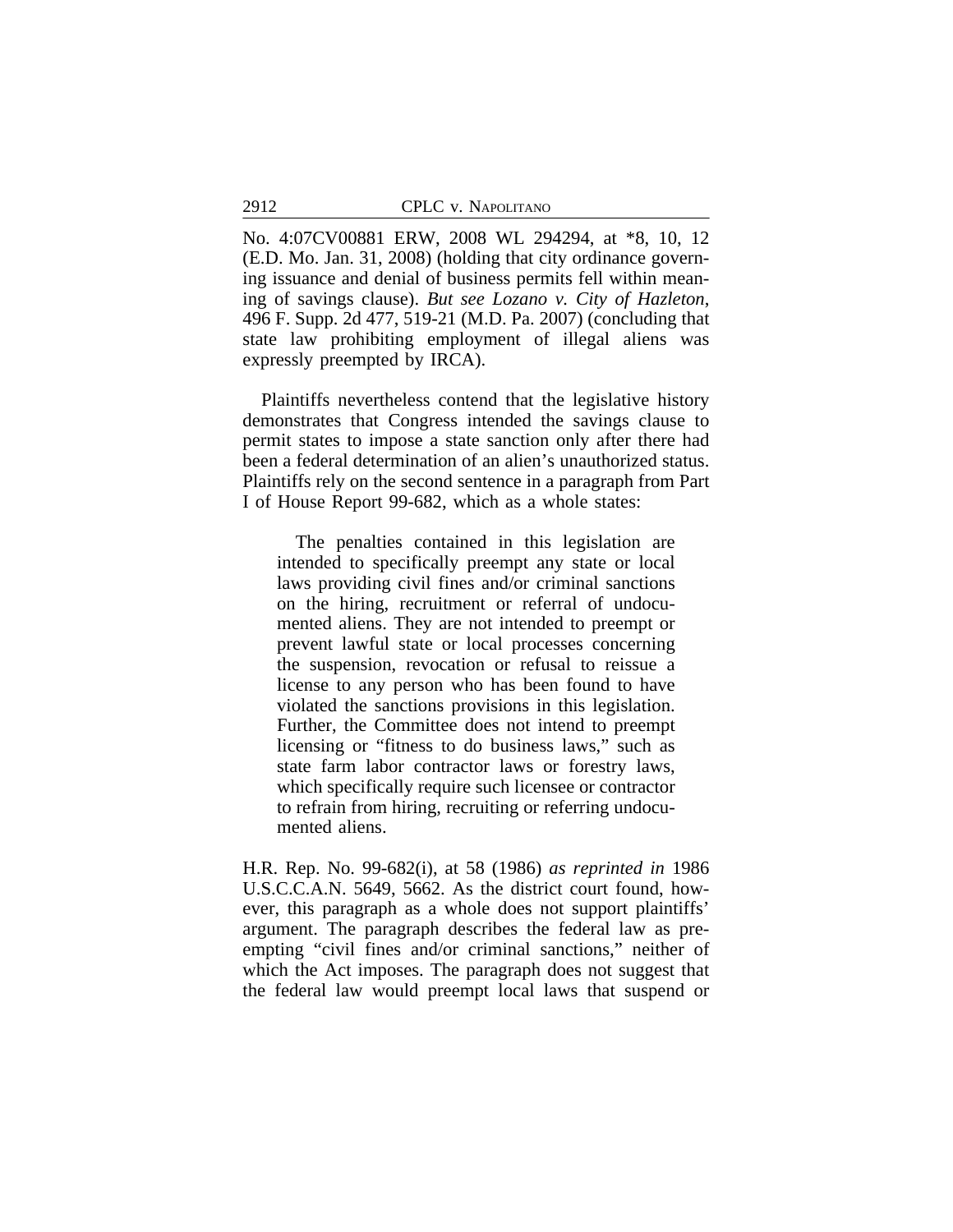revoke licenses on the basis of IRCA violations, or state licensing laws that require employers not to hire unauthorized workers. As the district court concluded, plaintiffs' reading of the second sentence, as permitting enforcement only of state licensing regulations conditioned on federally adjudicated violations, is contradicted by the third sentence, which recognizes states can condition an employer's "fitness to do business" on hiring documented workers. That is what the Arizona Act does.

**[5]** In sum, the Act does not attempt to define who is eligible or ineligible to work under our immigration laws. It is premised on enforcement of federal standards as embodied in federal immigration law. The district court therefore correctly held that the Act is a "licensing" measure that falls within the savings clause of IRCA's preemption provision.

Plaintiffs finally contend that this kind of state regulation must be preempted because there is a potential for conflict in the practical operation of the state and federal law. They point to a hypothetical situation in which an employer may be subject to conflicting rulings from state and federal tribunals on the basis of the same hiring situation. Whether principles of comity or issue preclusion would allow such a result are questions not addressed by the parties. In any event, a speculative, hypothetical possibility does not provide an adequate basis to sustain a facial challenge. *See Crawford*, 128 S. Ct. at 1621.

*B. The Act's provisions mandating the use of E-Verify and creating potentially harsh sanctions are not impliedly preempted by federal law.* 

Plaintiffs argue that the Arizona provision mandating the use of E-Verify is impliedly preempted because it conflicts with Congressional intent to keep the use voluntary. They contend that Congress wanted to develop a reliable and nonburdensome system of work-authorization verification, and that mandatory use of E-Verify impedes that purpose. They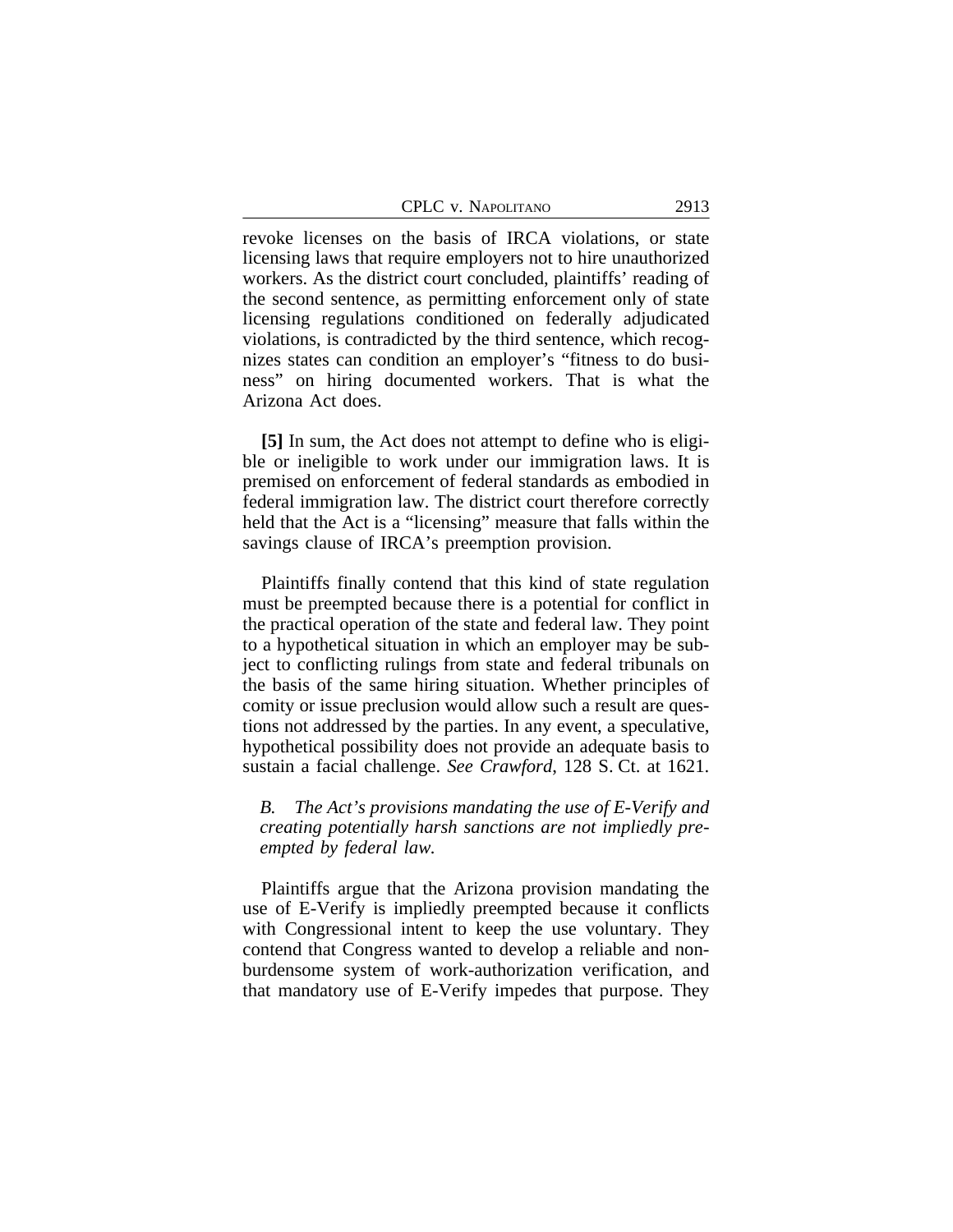rely on the Supreme Court's decision in *Geier v. Am. Honda Motor Co.*, 529 U.S. 861 (2000). *Geier* recognized that state laws that fall within a savings clause and are therefore not expressly preempted are still subject to the "ordinary working of conflict pre-emption principles." *Id.* at 869. A state law is preempted through conflict preemption when it " 'stands as an obstacle to the accomplishment and execution of the full purposes and objectives of Congress.' " *Id.* at 873 (quoting *Hines*, 312 U.S. at 67). *Geier* involved a Department of Transportation regulation that was designed to encourage competition among automobile manufacturers to design effective and convenient passive-restraint systems. The regulation required only 10% of a car manufacturer's production to include airbags. The Court in *Geier* held that state tort law, permitting liability to be imposed for failure to provide airbags, conflicted with the federal policy to encourage development of different restraint systems. *Id.* at 886.

**[6]** The district court here held that Arizona's requirement that employers use E-Verify was not preempted because, while Congress made participation in E-Verify voluntary at the national level, that did not in and of itself indicate that Congress intended to prevent states from making participation mandatory. *Ariz. Contractors*, 534 F. Supp. 2d at 1055-56. We agree with that holding. Congress could have, but did not, expressly forbid state laws from requiring E-Verify participation. It certainly knew how to do so because, at the same time, it did expressly forbid "any State or local law imposing civil or criminal sanctions (other than through licensing and similar laws) upon those who employ, or recruit or refer for a fee for employment, unauthorized aliens." 8 U.S.C. § 1324a(h)(2).

**[7]** Furthermore, this case is unlike *Geier*, where the Supreme Court found strong evidence of Congress's intent to promote competition and balance federal goals in a competitive environment encouraging alternative systems. Here, E-Verify is a federal government service that Congress has implicitly strongly encouraged by expanding its duration and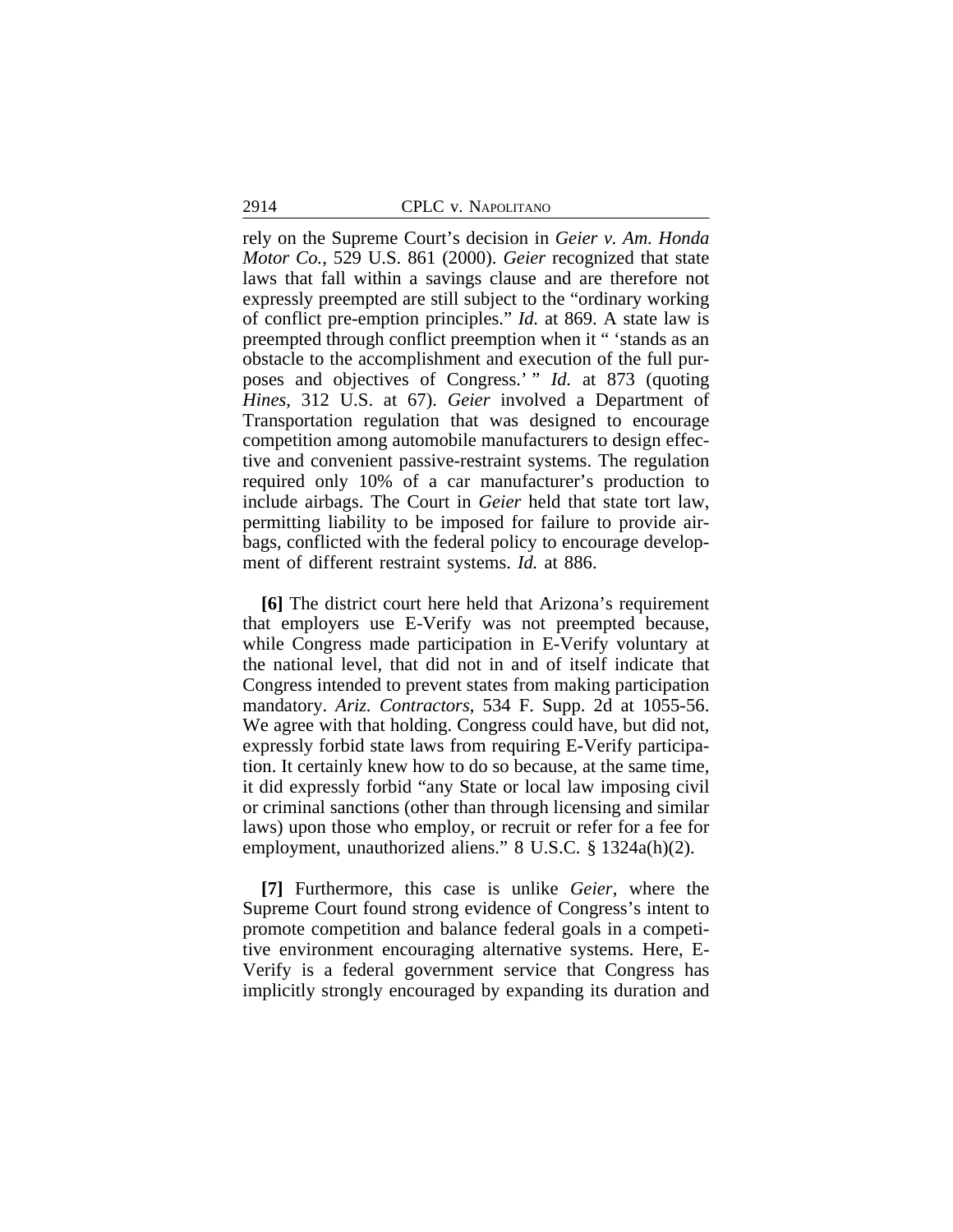| 2915<br>CPLC v. NAPOLITANO |  |
|----------------------------|--|
|----------------------------|--|

its availability (to all fifty states). *See* Basic Pilot Program Extension and Expansion Act of 2003, Pub. L. No. 108-156, 117 Stat. 1944, 1944; Basic Pilot Extension Act of 2001, Pub. L. No. 107-128, sec. 2, 115 Stat. 2407, 2407. Though Congress did not mandate E-Verify, Congress plainly envisioned and endorsed an increase in its usage. The Act's requirement that employers participate in E-Verify is consistent with and furthers this purpose, and thus does not raise conflict preemption concerns.

Appellants contend that conflict preemption is a concern here also because of the Act's potentially discriminatory effects. Their argument is that E-Verify increases discrimination against workers who look or sound "foreign," and that mandatory E-Verify usage thus upsets the enforcement/ discrimination balance that Congress has maintained by keeping E-Verify optional. This argument fails because Congress requires employers to use either E-Verify or I-9, and appellants have not shown that E-Verify results in any greater discrimination than I-9.

Plaintiffs also argue that the Act's potential sanctions of suspension or revocation of an employer's business license impliedly conflict with IRCA because the Act's sanctions are harsher than IRCA's monetary sanctions. Plaintiffs urge that the harsh sanctions, even though expressly saved from express preemption, have the effect of encouraging employers to discriminate, and that such an effect would conflict with IRCA's purposes. Their argument is essentially speculative, as no complaint has yet been filed under the Act and we have before us no record reflecting the Act's effect on employers. There is thus no adequate basis in this record for holding that the sanctions provisions create an implied conflict rendering the Act facially invalid. *See Crawford,*128 S. Ct. at 1621-22.

#### **II. Due Process**

The deprivation of a property interest must " 'be preceded by notice and opportunity for hearing appropriate to the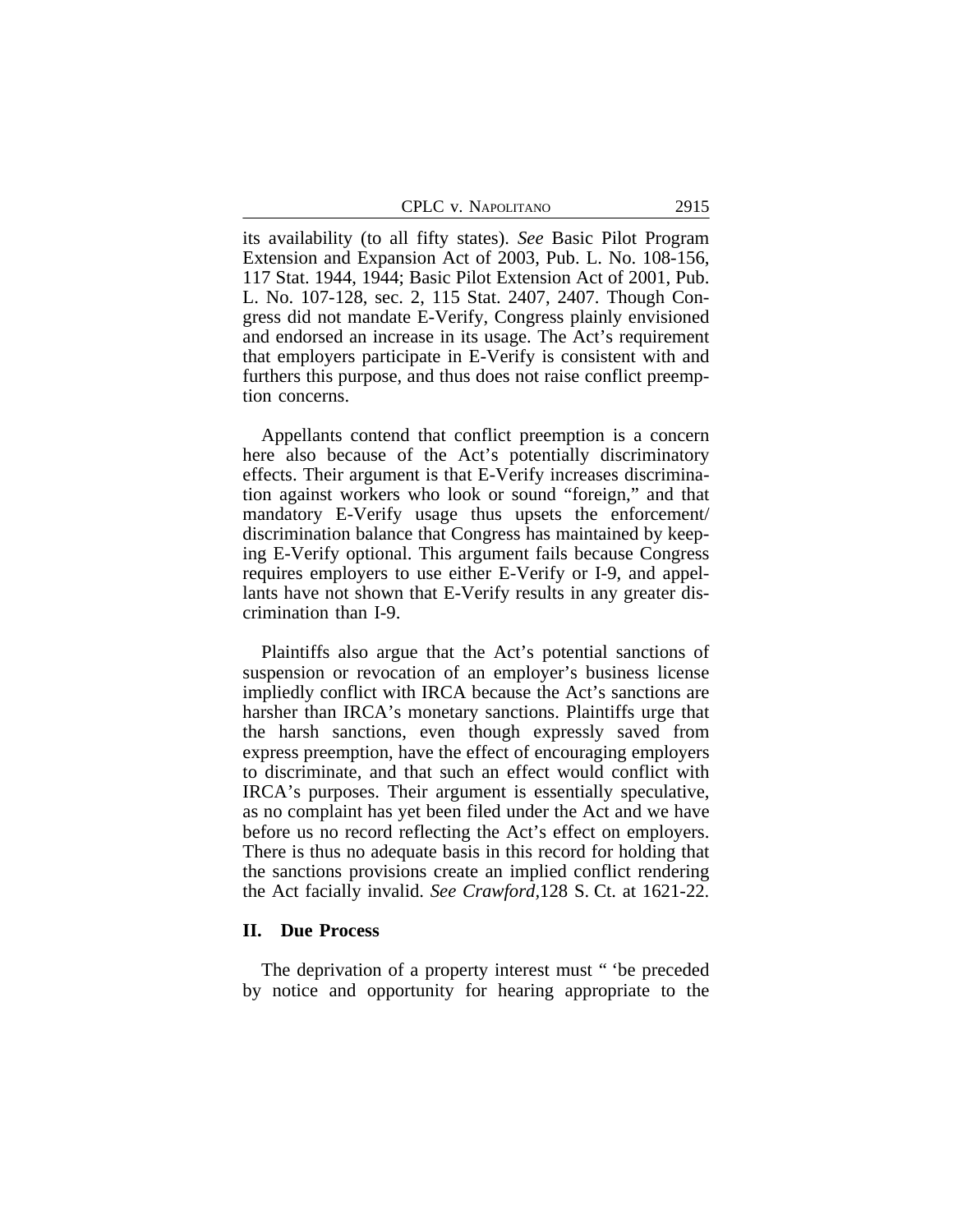nature of the case.' " *Cleveland Bd. of Educ. v. Loudermill*, 470 U.S. 532, 542 (1985) (quoting *Mullane v. Cent. Hanover Bank & Trust Co.*, 339 U.S. 306, 313 (1950)). An Arizona business license is a property interest. *See, e.g.*, *Comeau v. Ariz. State Bd. of Dental Exam'rs*, 993 P.2d 1066, 1070 (Ariz. Ct. App. 1999). An opportunity to be heard must be " 'at a meaningful time and in a meaningful manner.' " *Mathews v. Eldridge*, 424 U.S. 319, 333 (1976) (quoting *Armstrong v. Manzo*, 380 U.S. 545, 552 (1965)). Employers thus should be given an opportunity to be heard before their business licenses are suspended or revoked under the Act.

The Act sets forth the procedures to be followed in bringing an enforcement action. Any person may submit a complaint about a suspected violation to either the Arizona Attorney General or a county attorney. Ariz. Rev. Stat. § 23-212(B). The Attorney General or county attorney investigating a complaint must verify the alleged unauthorized alien's workauthorization status with the federal government pursuant to 8 U.S.C. § 1373; the state official is prohibited from attempting to make an independent determination of the alien's status. *Id.* After a complaint is investigated and found not to be false or frivolous, a county attorney must bring an enforcement action against the employer in state court in the county in which the alien was employed. *Id.* § 23-212(C), (D). The court is to expedite the action, which includes scheduling the hearing as quickly as is practicable. *Id.* § 23-212(E).

Subsection (H) of section 212 describes the state court's procedures to obtain information from the federal government on whether an alien was unauthorized to work:

On [sic] determining whether an employee is an unauthorized alien, the court shall consider only the federal government's determination pursuant to 8 United States Code § 1373(c). The federal government's determination creates a rebuttable presumption of the employee's lawful status. The court may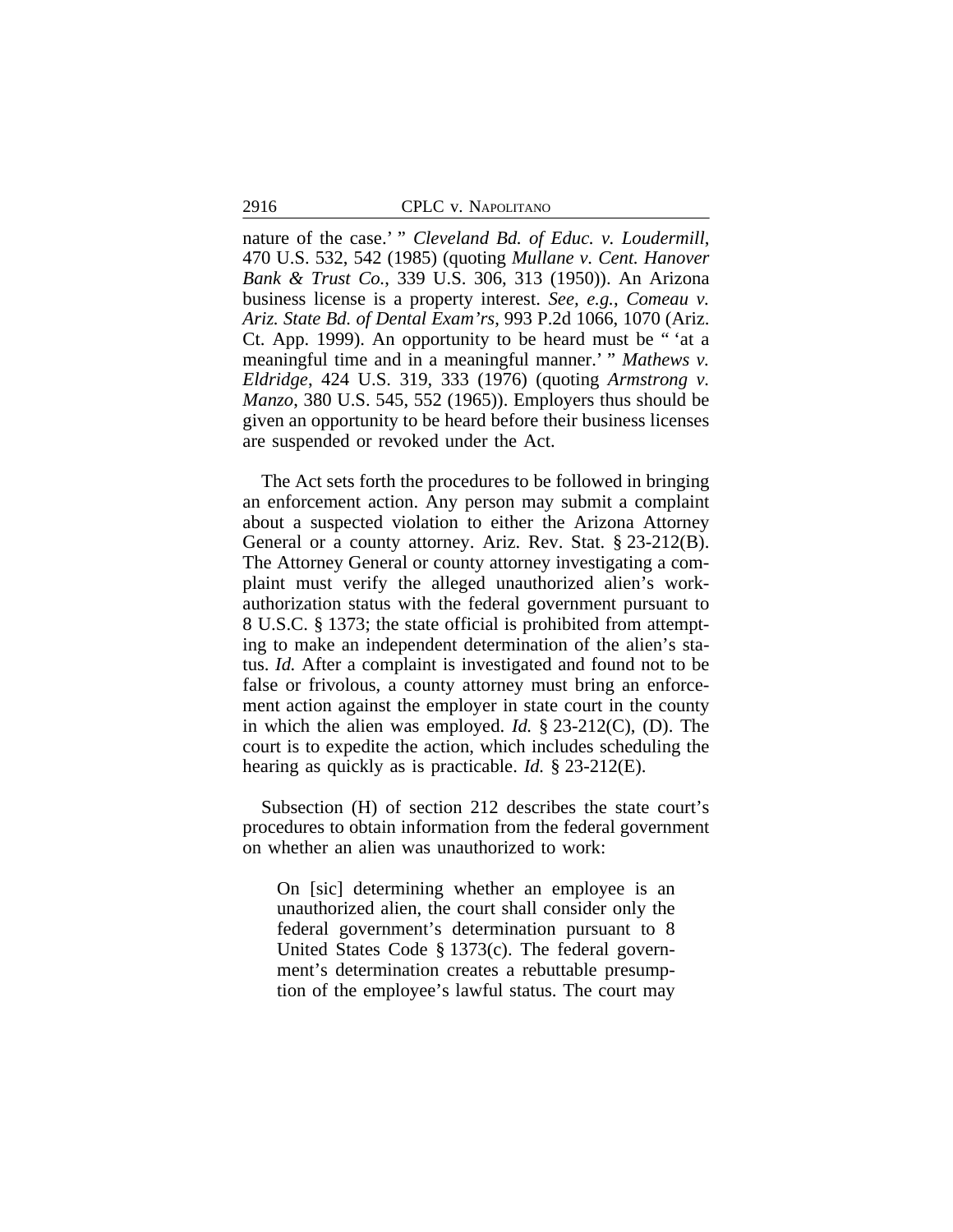|  | CPLC v. NAPOLITANO | 2917 |
|--|--------------------|------|
|--|--------------------|------|

take judicial notice of the federal government's determination and may request the federal government to provide automated or testimonial verification pursuant to 8 United States Code § 1373(c). *Id.* § 23-212(H). Section 1373(c) of title 8 of the U.S. Code provides that the Immigration and Naturalization Service "shall respond to an inquiry by a Federal, State, or local government agency, seeking to verify or ascertain the citizenship or immigration status of any individual within the jurisdiction of the agency for any purpose authorized by law, by providing the requested verification or status information." 8 U.S.C. § 1373(c).

Plaintiffs contend, in this facial challenge, that the Act violates due process because it deprives employers of their business licenses without providing them an adequate opportunity to dispute whether an employee was authorized to work. Plaintiffs rely on the first sentence of subsection (H) to argue that the Act prohibits employers at the state-court hearing from presenting any evidence to rebut the federal government's § 1373 response on the issue of the employee's work status. Defendants, however, point to the second sentence of subsection (H), which provides that the federal response creates only a rebuttable presumption. They contend that the employer can rebut the federal response with other evidence during a hearing.

**[8]** Plaintiffs' interpretation of subsection (H) is flawed because it gives no meaning to the second sentence of the provision. That sentence at least implicitly contemplates a hearing to rebut the presumption created by the federal determination of an employee's unauthorized status. *See* Ariz. Rev. Stat. § 23-212(H). Arizona law, consistent with ordinary principles of statutory interpretation, requires that " '[e]ach word, phrase, clause, and sentence [of a statute] must be given meaning so that no part will be void, inert, redundant, or trivial.' " *Williams v. Thude*, 934 P.2d 1349, 1351 (Ariz. 1997)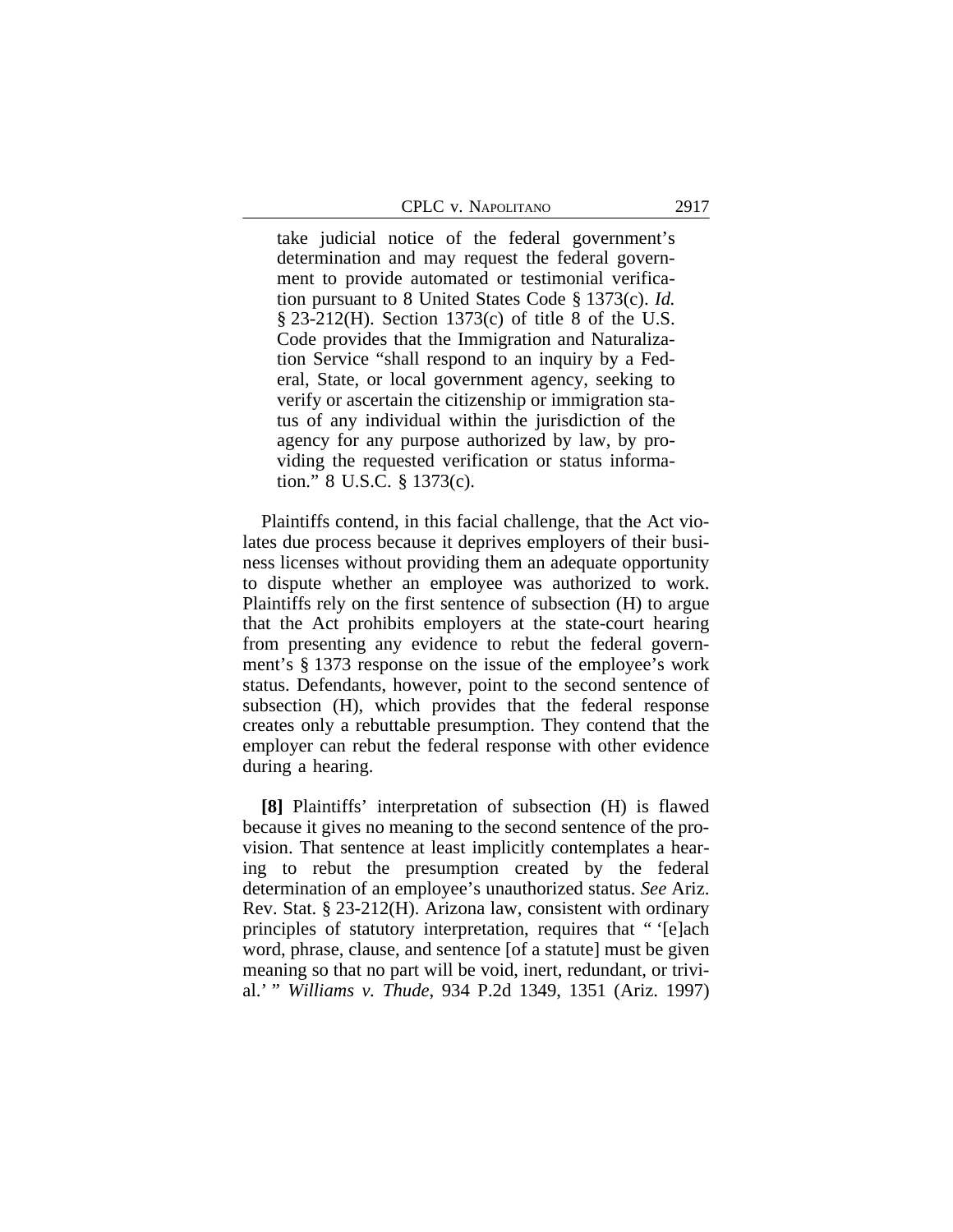(second alteration in original) (emphasis omitted) (quoting *City of Phoenix v. Yates*, 208 P.2d 1147, 1149 (Ariz. 1949)). We conclude that the statute provides an employer the opportunity, during the state court proceeding, to present rebuttal evidence.

Furthermore, defendants explain any apparent incongruity between the first two sentences of subsection (H) by pointing to parallel language found in an earlier subsection, subsection (B), which relates to the initial investigation of a complaint:

When investigating a complaint, the attorney general or county attorney shall verify the work authorization of the alleged unauthorized alien with the federal government pursuant to 8 United States Code § 1373(c). A state, county or local official shall not attempt to independently make a final determination on whether an alien is authorized to work in the United States.

Ariz. Rev. Stat. § 23-212(B). Defendants explain that this section, like the first sentence of subsection (H), provides, somewhat inartfully, that the initial investigation and the basis for bringing an enforcement action must be limited to the federal response, thereby precluding independent state investigation. The employer would then have the opportunity to present evidence. The district court agreed. The district court persuasively reasoned that requiring the state or county to obtain a federal determination of an employee's work status before bringing proceedings may be intended to protect employees from direct investigation by the state.

**[9]** We therefore conclude that the district court correctly determined that the Act provides sufficient process to survive this facial challenge. More importantly, the district court also found that the statute does not preclude the presentation of counterevidence when an employer's liability is at issue, *Ariz. Contractors*, 534 F. Supp. 2d at 1058, and we agree with this